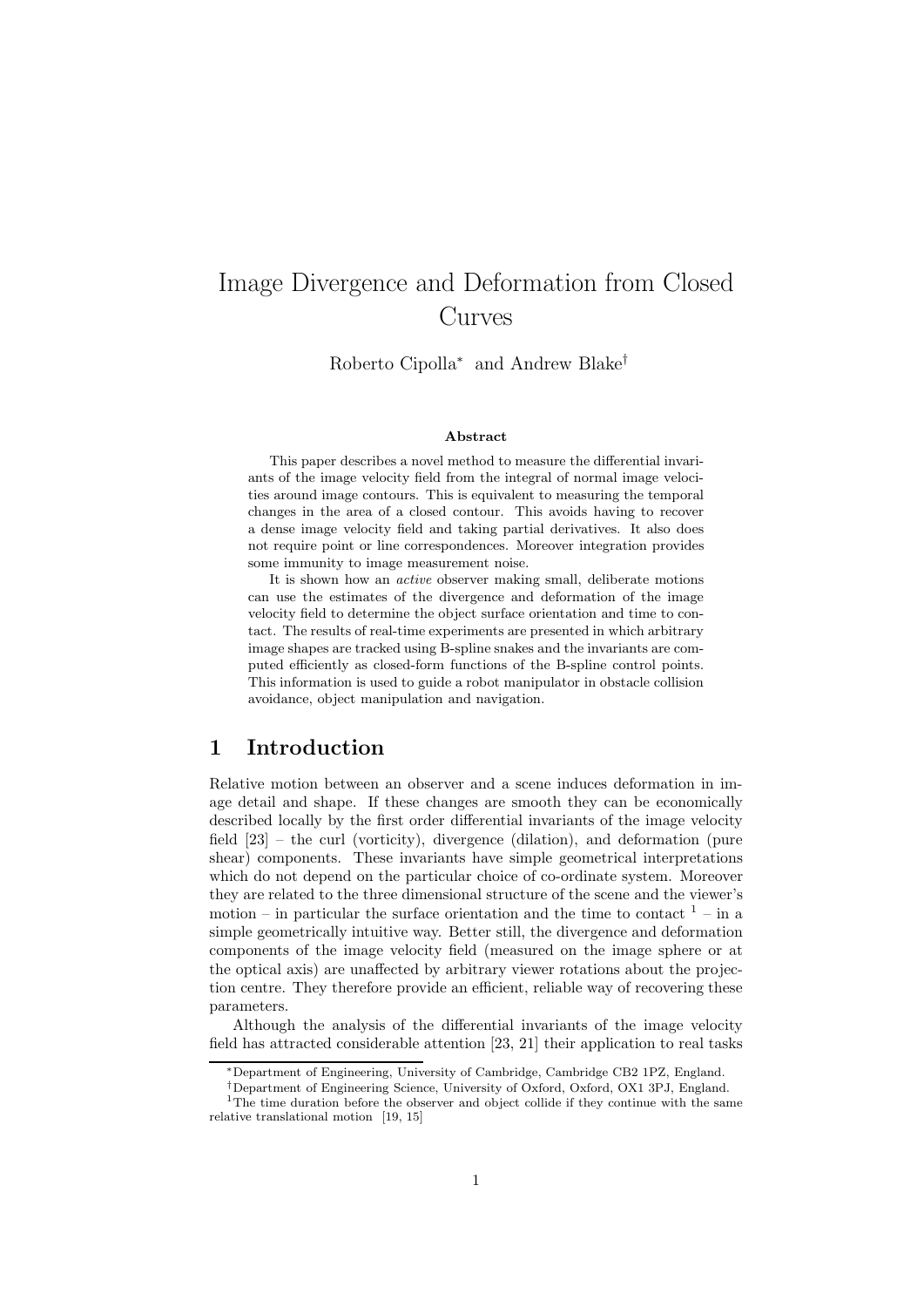requiring visual inferences has been disappointingly limited [32, 14]. This is because existing methods have failed to deliver reliable estimates of the differential invariants when applied to real images. They have attempted the recovery of dense image velocity fields [6] or the accurate extraction of points or corner features [21]. Both methods have attendant problems concerning accuracy and numerical stability. An additional problem concerns the domain of applications to which estimates of differential invariants can be usefully applied. First order invariants of the image velocity field at a single point in the image cannot be used to provide a complete description of shape and motion as attempted in numerous structure from motion algorithms [36]. This in fact requires second order spatial derivatives of the image velocity field [29, 37]. The advantage of the first order invariants lies in their ability to efficiently recover reliable but incomplete solutions to the structure from motion problem which can be augmented with other information to accomplish useful visual tasks.

The reliable, real-time extraction of these invariants from image data and their application to visual tasks will be addressed in this paper. First we present a novel method to measure the differential invariants of the image velocity field by computing average values from the integral of simple functions of the normal image velocities around image contours. This is equivalent to measuring the temporal changes in the area of a closed contour and avoids having to recover a dense image velocity field and taking partial derivatives. It only requires the gross correspondence of closed contours and does not require point or line correspondences. Moreover integration provides some immunity to image measurement noise.

Second we show that the 3D interpretation of the differential invariants of the image velocity field is especially suited to the domain of active vision [7] in which the viewer makes deliberate (although sometimes imprecise) motions, or in stereo vision, where the relative positions of the two cameras (eyes) are constrained while the cameras (eyes) are free to make arbitrary rotations (eye movements). Estimates of the divergence and deformation of the image velocity field, augmented with constraints on the direction of translation, are then sufficient to efficiently determine the object surface orientation and time to contact.

The results of preliminary real-time experiments in which arbitrary image shapes are tracked using B-spline snakes [8, 9, 10] are presented. The invariants are computed as closed-form functions of the B-spline snake control points. This information is used to guide a robot manipulator in obstacle collision avoidance, object manipulation and navigation.

## 2 Differential Invariants of the Image Velocity Field

#### 2.1 Review

Consider the viewer to be moving relative to a stationary scene. Let  $\mathbf{v}(x, y)$ represent the image velocity field  $-$  a 2D vector field defined on the image plane where each vector assigned to an image point  $(x, y)$  represents the image motion  $(u, v)$  of the scene point that projects to that image point. For a sufficiently small field of view and smooth change in viewpoint the image velocity field is well approximated by a linear  $\left( \text{affine} \right)$  transformation [23] (see Appendix A for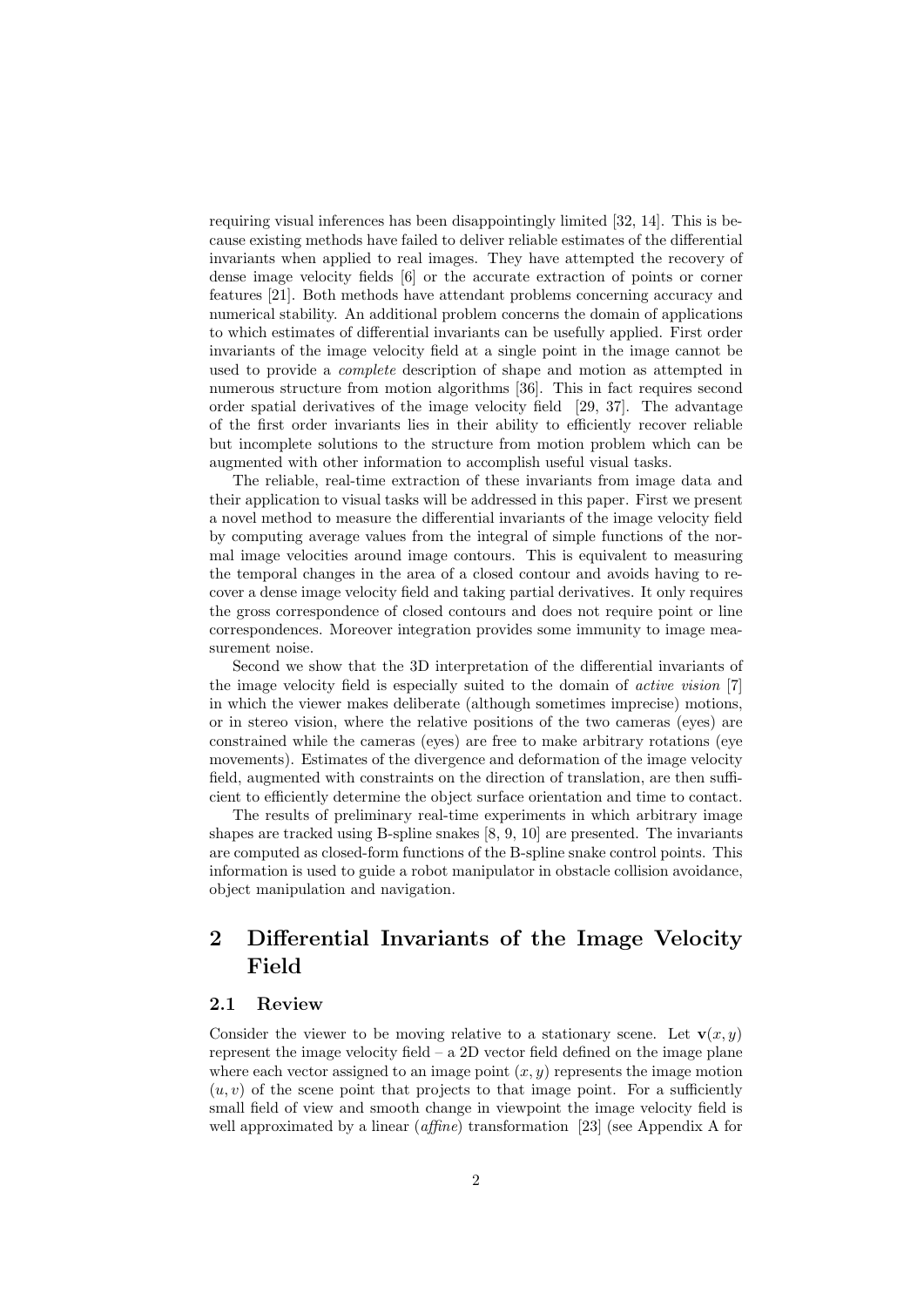derivation):

$$
\left[\begin{array}{c}u\\v\end{array}\right]\approx\left[\begin{array}{c}u_0\\v_0\end{array}\right]+\left[\begin{array}{cc}u_x&u_y\\v_x&v_y\end{array}\right]\left[\begin{array}{c}x\\y\end{array}\right]
$$
(1)

where  $(u_0, v_0)$  is an image translation (specifying the change in image position of the centroid of the shape) and where the first order partial derivatives,  $(u_x, u_y, v_x, v_y)$  (subscripts denote differentiation with respect to the subscript parameter) define the velocity gradient tensor which describes the change in apparent image shape.

The velocity tensor gradient can be decomposed into independent components which have simple geometric interpretations. These are an isotropic expansion (divergence) specifying a change in scale, divv; a 2D rigid rotation (vorticity), specifying the change in orientation, curlv; and a pure shear or deformation which describes the distortion of the image shape (expansion in a specified direction with contraction in a perpendicular direction in such a way that area is unchanged) described by a magnitude, defv, and the orientation of the axis of expansion (maximum extension),  $\mu$  (Figure 1 and Appendix B).

$$
\begin{bmatrix} u_x & u_y \\ v_x & v_y \end{bmatrix} = \frac{\text{div}\mathbf{v}}{2} \begin{bmatrix} 1 & 0 \\ 0 & 1 \end{bmatrix} + \frac{\text{curl}\mathbf{v}}{2} \begin{bmatrix} 0 & -1 \\ 1 & 0 \end{bmatrix} + \frac{\text{det}\mathbf{v}}{2} \begin{bmatrix} \cos 2\mu & \sin 2\mu \\ \sin 2\mu & -\cos 2\mu \end{bmatrix}
$$
(2)

These quantities can be defined  $2$  as combinations of the partial derivatives of the image velocity field,  $\mathbf{v} = (u, v)$ , at an image point  $(x, y)$ :

$$
\text{div}\mathbf{v} = (u_x + v_y) \tag{3}
$$

$$
\text{curl}\mathbf{v} = -(u_y - v_x) \tag{4}
$$

$$
(\text{def}\mathbf{v})\cos 2\mu = (u_x - v_y) \tag{5}
$$

$$
(\text{def}\mathbf{v})\sin 2\mu = (u_y + v_x) \tag{6}
$$

The curl, divergence and the magnitude of the deformation are scalar invariants and do not depend on the particular choice of image co-ordinate system [23, 21]. The axes of maximum extension and contraction change with rotations of the image plane axes.

#### 2.2 Relation to 3D Shape and Viewer Motion

The differential invariants depend on the viewer motion (translational velocity, U, and rotational velocity,  $\Omega$ ), scene structure (depth), Z, and the relation between the viewing direction (ray direction, unit vector  $\bf{Q}$ ) and the surface orientation in a simple and geometrically intuitive way. Before summarising these relationships let us define two 2D vector quantities:

 $\bullet$  **A** – The component of translational velocity parallel to the image plane scaled by depth, Z, where:

$$
\mathbf{A} = \frac{\mathbf{U} - (\mathbf{U} \cdot \mathbf{Q})\mathbf{Q}}{Z} \tag{7}
$$

<sup>&</sup>lt;sup>2</sup>The divergence of a vector field and the magnitude of the curl component are defined by  $div\mathbf{v} = \nabla \cdot \mathbf{v}$  and  $curl\mathbf{v} = |\nabla \times \mathbf{v}|$  respectively.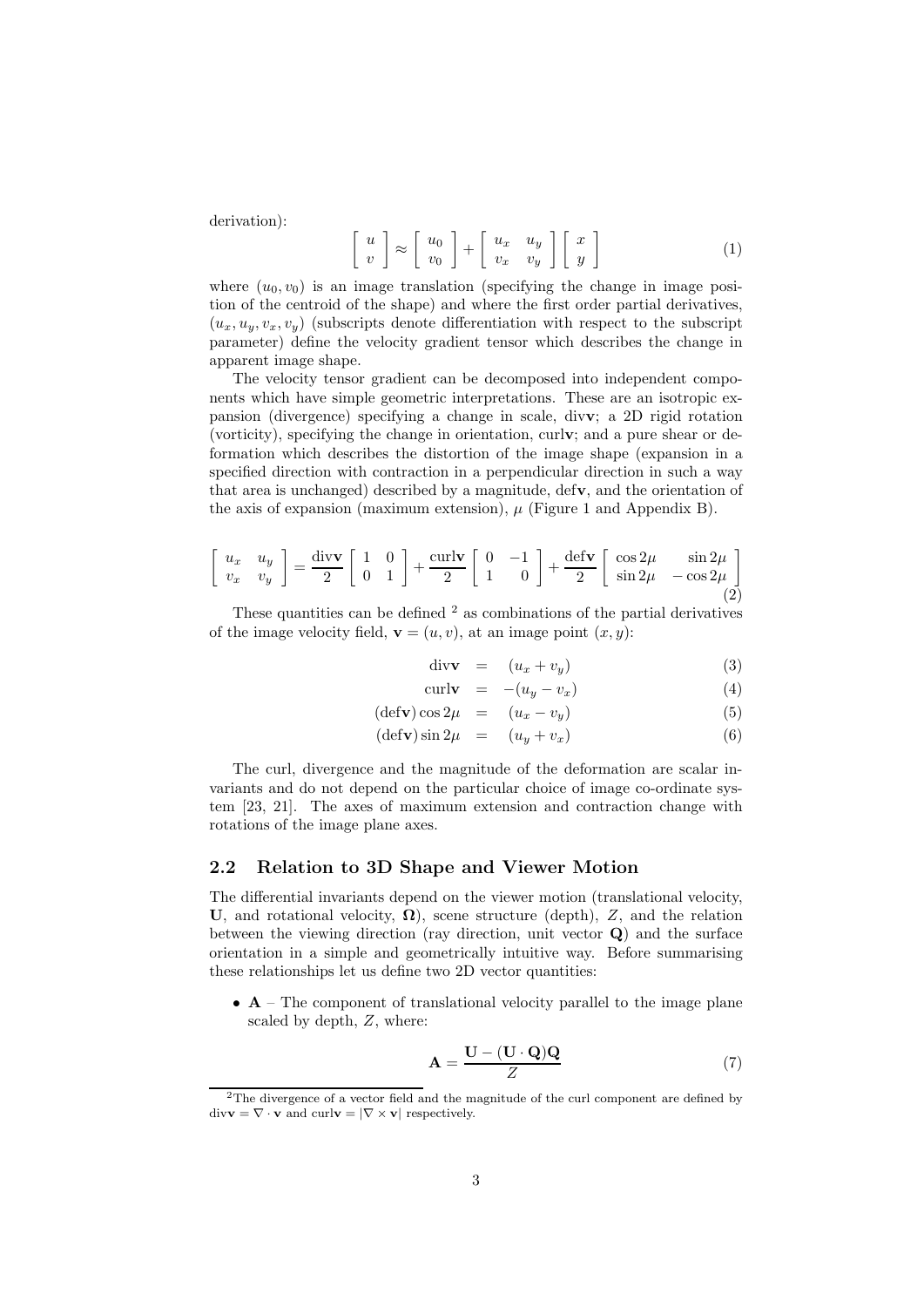Note that the direction of A is determined by the intersection of the epipolar plane (defined by direction of translation and ray) and the image plane. The magnitude is a measure of the angle between the two views in an infinitesimal sense. For an object which is rotating in front of a stationary camera it is a measure of the "turn" or rotation of the object.

•  $\mathbf{F}$  – the *depth gradient* scaled by depth<sup>3</sup>, is used represent the surface orientation and can be defined in terms of the 2D vector gradient:

$$
\mathbf{F} = f \nabla(\log Z) = \frac{f \nabla Z}{Z} . \tag{8}
$$

where  $f$  is the distance between the image plane and optical centre. The magnitude of the depth gradient,  $|\mathbf{F}|$ , determines the tangent of the *slant* of the surface (angle between the surface normal and the visual direction). It vanishes for a frontal view and is infinite when the viewer is in the tangent plane of the surface. Its direction,  $\angle \mathbf{F}$ , specifies the direction in the image of increasing distance. This is equal to the tilt of the surface tangent plane. The exact relationship between the magnitude and direction of F and the slant and tilt of the surface  $(\sigma, \tau)$  is derived in Appendix C and is given by:

$$
|\mathbf{F}| = \tan \sigma \tag{9}
$$

$$
\angle \mathbf{F} = \tau . \tag{10}
$$

With this new notation the relations between the differential invariants, the motion parameters and the surface position and orientation are given by [22] (see Appendix C for derivation):

$$
\text{div}\mathbf{v} = \frac{2\mathbf{U} \cdot \mathbf{Q}}{Z} + \mathbf{F} \cdot \mathbf{A}
$$
 (11)

$$
\text{curl} \mathbf{v} = -2\mathbf{\Omega} \cdot \mathbf{Q} + |\mathbf{F} \times \mathbf{A}| \tag{12}
$$

$$
\text{def}\mathbf{v} = |\mathbf{F}||\mathbf{A}| \tag{13}
$$

The axis of maximum extension of the deformation component,  $\mu$ , bisects **A** and F:

$$
\mu = \frac{\angle \mathbf{A} + \angle \mathbf{F}}{2} \tag{14}
$$

The geometric significance of these equations is easily seen with a few examples. For example, a translation along the ray towards the surface patch (i.e.  $|{\bf A}| = 0$ ) leads to a uniform expansion in the image, i.e. positive divergence (figure 2). This encodes the distance to the object which, due to the speed–scale ambiguity<sup>4</sup>, is more conveniently expressed as a time to contact,  $t_c$ :

$$
t_c = \frac{Z}{\mathbf{U} \cdot \mathbf{Q}} \tag{15}
$$

Translational motion perpendicular to the visual direction results in image deformation with a magnitude which is determined by the slant of the surface,  $\sigma$ ,

<sup>&</sup>lt;sup>3</sup>Koenderink [22] defines **F** as a "nearness gradient",  $\nabla(\log(1/Z))$ . In this paper **F** is defined as a scaled depth gradient. These two quantities differ by a sign. <sup>4</sup>Translational velocities appear scaled by depth making it impossible to determine whether

the effects are due to a nearby object moving slowly or a far-away object moving quickly.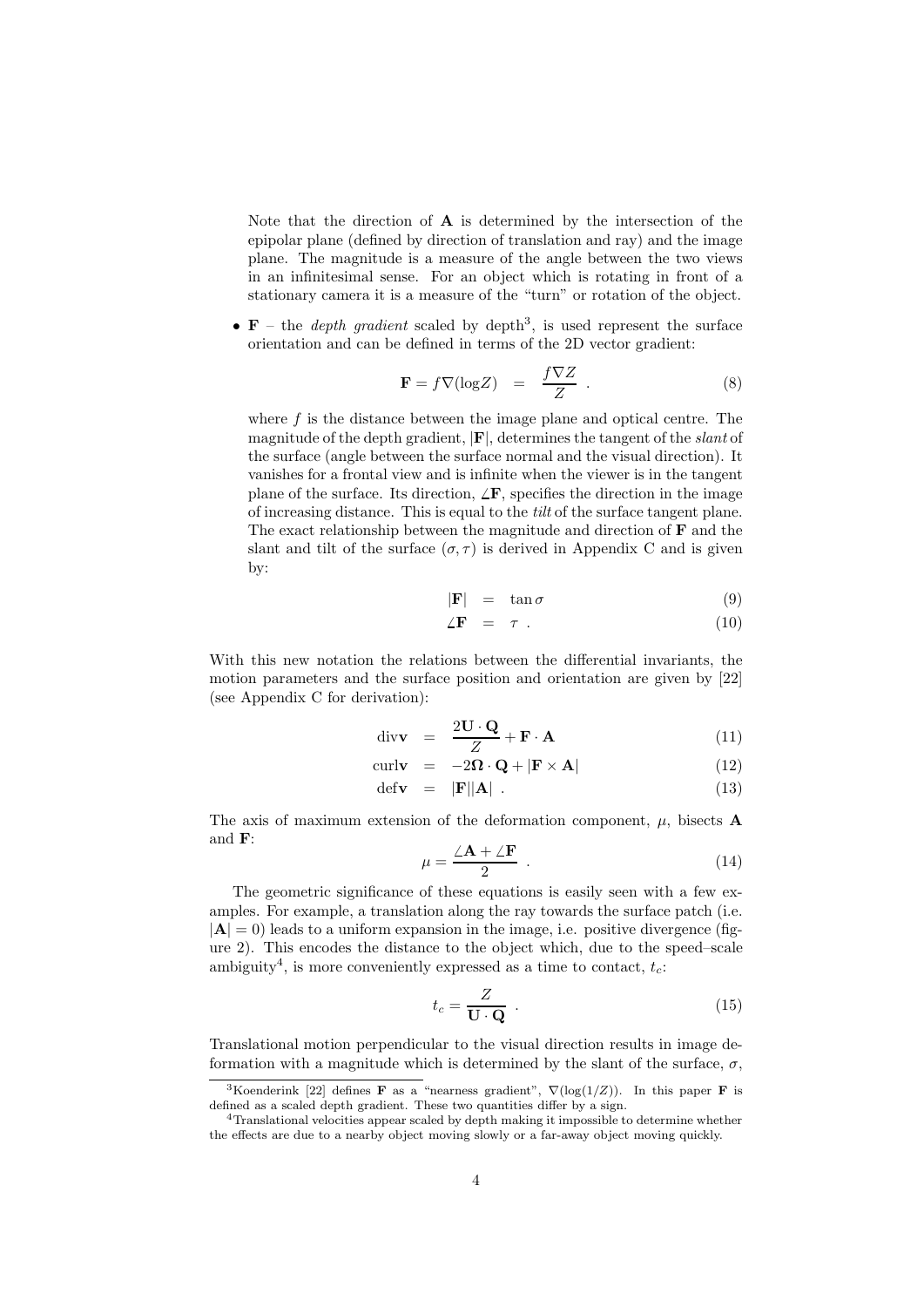and with an axis depending on the tilt of the surface,  $\tau$ , and the direction of the viewer translation. Divergence (due to foreshortening) and curl components may also be present (figures 2 and 3).

Note that divergence and deformation are unaffected by (and hence insensitive to errors in) viewer rotations such as panning or tilting of the camera whereas these lead to considerable changes in point image velocities or disparities<sup>5</sup>. As a consequence the deformation component efficiently encodes the orientation of the surface while the divergence component can be used to provide an estimate of the time to contact or collision.

This formulation clearly exposes both the speed–scale ambiguity and the bas–relief ambiguity [16]. The latter manifests itself in the appearance of surface orientation,  $\bf{F}$ , with  $\bf{A}$  in the equations relating visual motion to surface position and orientation. Increasing the slant of the surface  $\bf{F}$  while scaling the movement by the same amount will leave the local image velocity field unchanged. Thus, from two weak perspective views and with no knowledge of the viewer translation, it is impossible to determine whether the deformation in the image is due to a large  $|A|$  (large "turn" of the object or "vergence angle") and a small slant, or a large slant and a small rotation around the object. Equivalently a nearby "shallow" object will produce the same effect as a far away "deep" structure. We can only recover the depth gradient  $\bf{F}$  up to an unknown scale. These ambiguities are clearly exposed with this analysis whereas this insight is sometimes lost in the purely algorithmic approaches to solving the equations of motion from the observed point image velocities. A consequence of the latter is the numerically ill-conditioned nature of structure from motion solutions when perspective effects are small.

## 3 Extraction of Differential Invariants

The analysis above treated the differential invariants as observables of the image. There are a number of ways of extracting the differential invariants from the image. These are summarised below before presenting a novel method based on the temporal derivatives of the moments of the area enclosed by a closed curve.

### 3.1 Summary of Existing Methods

#### 1. Partial derivatives of image velocity field

This is the most common approach. It is based on recovering a dense field of image velocities and computing the partial derivatives using discrete approximation to derivatives [25] or a least squares estimation of the affine transformation parameters from the image velocities (a minimum of six normal velocities) estimated by spatio-temporal methods [32, 1]. The

<sup>&</sup>lt;sup>5</sup>This is somewhat related to the reliable estimation of relative depth from the relative image velocities of two nearby points – motion parallax [29, 33, 10]. Both motion parallax and the deformation of the image velocity field relate local measurements of relative image velocities to scene structure in a simple way which is uncorrupted by the rotational image velocity component. In the case of parallax, the depths are discontinuous and differences of discrete velocities are related to the difference of inverse depths. Equation (13) on the otherhand assumes a smooth and continuous surface and derivatives of image velocities are related to derivatives of inverse depth.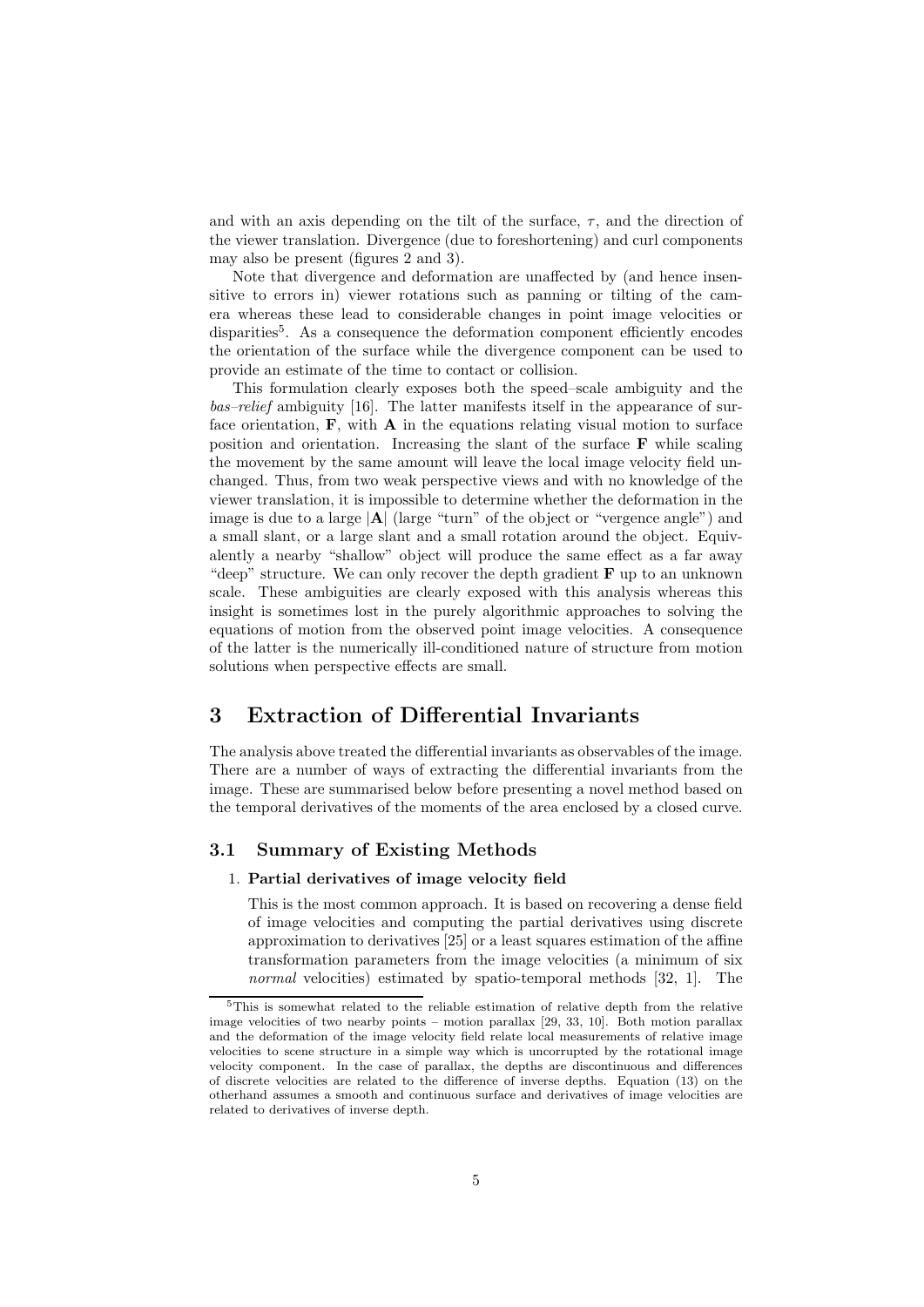recovery of the image velocity field is usually computationally expensive and ill-conditioned [18].

#### 2. Point velocities in a small neighbourhood

The image velocities of a minimum of three points in a small neighbourhood are sufficient, in principle, to estimate the components of the affine transformation and hence the differential invariants [21, 26]. In fact it is only necessary to measure the change in area of the triangle formed by the three points and the orientations of its sides. There is, however, no redundancy in the data and hence this method requires very accurate image positions and velocities. In [11] this is attempted by tracking large numbers of "corner" features [17] and using Delaunay triangulation [5] in the image to approximate the physical world by planar facets. Preliminary results showed that the localisation of "corner" features was insufficient for reliable estimation of the differential invariants.

#### 3. Relative orientation of line segments

Koenderink [22] showed how temporal texture density changes can yield estimates of the divergence.

From equation(2) it is easy to show that the change in orientation (clockwise),  $\Delta\phi$  of an element with orientation  $\phi$  is given to first order by [24]

$$
\Delta \phi = -\frac{\text{curl}\mathbf{v}}{2} + \frac{1}{2}\text{def}\mathbf{v}\sin 2(\phi - \mu). \tag{16}
$$

Orientations are not affected by the divergence term. They are only affected by the curl and deformation components. In particular the curl component changes all the orientations by the same amount. It does not affect the angles between the image edges. These are only affected by the deformation component. The relative changes in orientation can be used to recover deformation in a simple way since the effects of the curl component are cancelled out. By taking the difference of (16) for two orientations,  $\phi_1$  and  $\phi_2$ , it is easy to show (using simple trigonometric relations) that the relative change in orientation specifies both the magnitude, defv, and axis of expansion,  $\mu$ , of the shear as shown below.

$$
\Delta\phi_2 - \Delta\phi_1 = \text{def}\mathbf{v}\left[\sin(\phi_2 - \phi_1)\cos 2\left(\frac{\phi_2 + \phi_1}{2} - \mu\right)\right].\tag{17}
$$

Measurement at three oriented line segments is sufficient to completely specify the deformation components. Note that the recovery of deformation can be done without any explicit co-ordinate system and even without a reference orientation. The main advantage is that point velocities or partial derivatives are not required.

#### 4. Curves and closed contours

The methods described above require point and line correspondences. Sometimes these are not available or are poorly localised. Often we can only reliably extract portions of curves (although we can not always rely on the end points) or closed contours.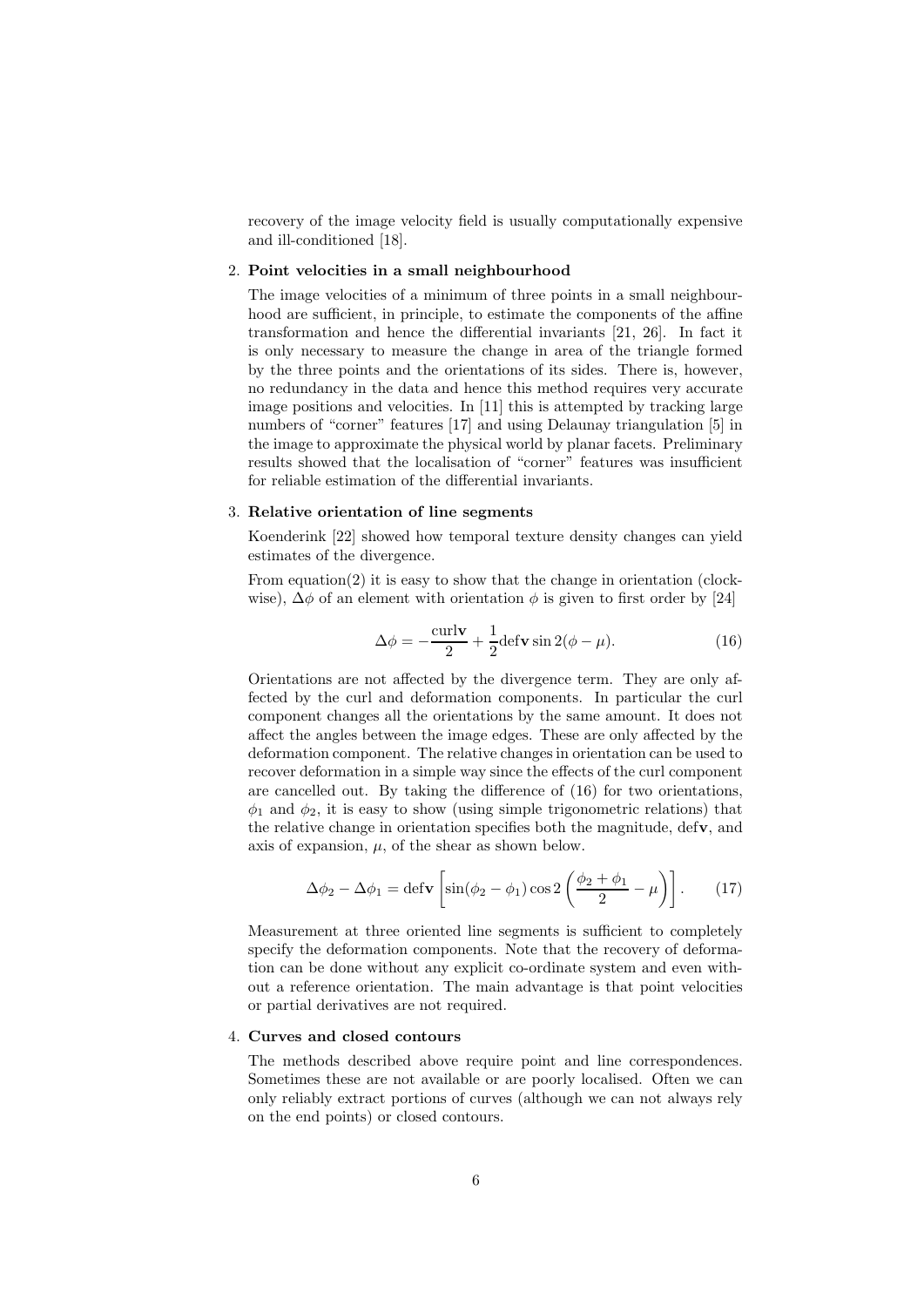Image shapes or contours "sample" the image velocity field. At contour edges it is only possible to measure the normal component of image velocity. This information can in certain cases be used to recover the image velocity field. Waxman and Wohn [38] showed how to recover the full velocity field from the normal components at image contours. In principle, measurement of eight normal velocities around a contour allow the characterisation of the full velocity field for a planar surface. Kanatani [20] related line integrals of image velocities around closed contours to the motion and orientation parameters of a planar contour. In the following we will not attempt to solve for these structure and motion parameters directly but only to recover the divergence and deformation.

### 3.2 Recovery of Invariants from Area Moments of Closed Contours

It has been shown that the differential invariants of the image velocity field conveniently characterise the changes in apparent shape due to relative motion between the viewer and scene. Contours in the image sample this image velocity field. It is usually only possible, however, to recover the normal image velocity component from local measurements at a curve [36, 18]. It is now shown that this information is often sufficient to estimate the differential invariants within closed curves.

Our approach is based on relating the temporal derivative of the area of a closed contour and its moments to the invariants of the image velocity field (figure 4). This is a generalisation of the result derived by Maybank [30] in which the rate of change of area scaled by area is used to estimate the divergence of the image velocity field. The advantage is that point or line correspondences are not used. Only the correspondence between shapes is required. The computationally difficult, ill-conditioned and poorly defined process of making explicit the full image velocity field [18] is avoided. Moreover, since taking temporal derivatives of area (and its moments) is equivalent to the integration of normal image velocities (scaled by simple functions) around closed contours our approach is effectively computing average values of the differential invariants (not point properties) and has better immunity to image noise leading to more reliable estimates. Areas can also be estimated accurately, even when the full set of first order derivatives cannot be obtained.

The moments of area of a contour,  $I<sub>g</sub>$ , are defined in terms of an area integral with boundaries defined by the contour in the image plane:

$$
I_g = \iint_{a(t)} g(x, y) dx dy
$$
 (18)

where  $a(t)$  is the area of a contour of interest at time t and q is a scalar function of image position  $(x, y)$  that defines the moment of interest. For instance setting  $q = 1$  gives us area. Setting  $q = x$  or  $q = y$  gives the first-order moments about the image  $x$  and  $y$  axes respectively.

The moments of area can be measured directly from the image (see below for a novel method involving the control points of a B-spline snake). Better still, their temporal derivatives can also be measured. Differentiating (18) with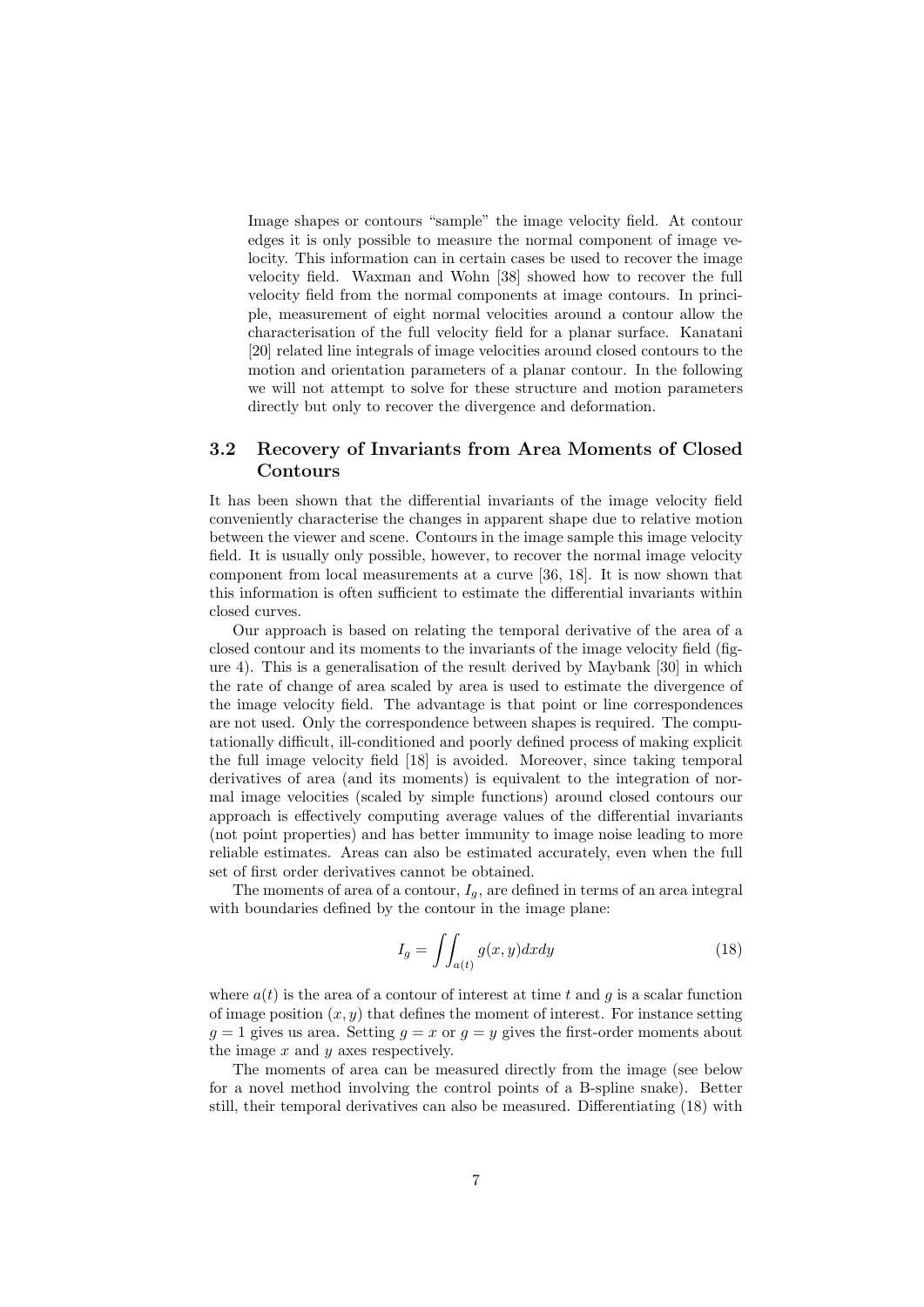respect to time and using a result from calculus<sup>6</sup> we can relate the temporal derivative of the moment of area to an integral around the contour,  $c(t)$  of the normal component of image velocities **v.n**, weighted by a scalar  $q(x, y)$ .

$$
\frac{d}{dt}\left(I_g\right) = \oint_{c(t)} [g\mathbf{v}.\mathbf{n}]ds\tag{19}
$$

By Green's theorem the contour integral can be re-expressed as an integral over the area enclosed by the contour,  $a(t)$ , of the divergence of the vector field:

$$
\frac{d}{dt}\left(I_g\right) = \iint_{a(t)} \left[\nabla \cdot (g\mathbf{v})\right] dx dy \tag{20}
$$

If we assume that the velocity field is linear in the area of interest (i.e. partial derivatives of v are constant) and using simple vector algebra:

$$
\nabla.(g\mathbf{v}) = g\nabla.\mathbf{v} + \nabla g.\mathbf{v}
$$
\n(21)

to substitute into (20) we obtain a linear equation between the temporal derivative of the moment of area  $I<sub>g</sub>$  (which can be measured, see below) and the velocity field together with its partial derivatives. Each term is a parameter of the affine transformation. The coefficients of each term are moments of area (also directly measurable).

$$
\frac{d}{dt}\left(I_g\right) = \iint_{a(t)} [g\nabla \cdot \mathbf{v} + \nabla g \cdot \mathbf{v}] dx dy
$$
\n(22)

In summary, the image velocity field deforms the shape of contours in the image (figure 4). Shape can be described by moments of area. Hence measuring the change in the moments of area is an alternative way characterising the transformation. In this way the change in the moments of area have been expressed in terms of the parameters of the affine transformation.

If we initially set up the  $x, y$  co-ordinate system at the centroid of the image contour of interest so that the first moments are zero, (22) with  $g = x$  and  $g = y$ shows that the centroid of the deformed shape specifies the mean translation [ $u_0, v_0$ ]. Setting  $q = 1$  leads to the simple and useful result that the divergence of the image velocity field can be estimated as the derivative of area scaled by area:

$$
\frac{da(t)}{dt} = \iint \nabla \cdot \mathbf{v} dx dy \quad \approx \quad a(t) \text{div}\mathbf{v} \quad . \tag{23}
$$

Increasing the order of the moments, i.e. different values of  $g(x, y)$ , generates new equations and additional constraints. Some examples which can be used to estimate the affine transformation are listed below.

$$
\frac{d}{dt} \begin{bmatrix} a \\ I_x \\ I_y \\ I_{x^2} \\ I_{y^2} \\ I_{x^3y} \end{bmatrix} = \begin{bmatrix} 0 & 0 & a & 0 & 0 & a \\ a & 0 & 2I_x & I_y & 0 & I_x \\ 0 & a & I_y & 0 & I_x & 2I_y \\ 2I_x & 0 & 3I_{x^2} & 2I_{xy} & 0 & I_{x^2} \\ 0 & 2I_y & I_{y^2} & 0 & 2I_{xy} & 3I_{y^2} \\ 3I_{x^2y} & I_{x^3} & 4I_{x^3y} & 3I_{x^2y^2} & I_{x^4} & 2I_{x^3y} \end{bmatrix} \begin{bmatrix} u_0 \\ v_0 \\ u_x \\ u_y \\ v_x \\ v_y \end{bmatrix} . (24)
$$

 $6$ This equation can be derived by considering the *flux* linking the area of the contour. This changes with time since the contour is carried by the velocity field. The flux field, g, in our example does not change with time. Similar integrals appear in fluid mechanics, e.g. the  $flux$ transport theorem [13].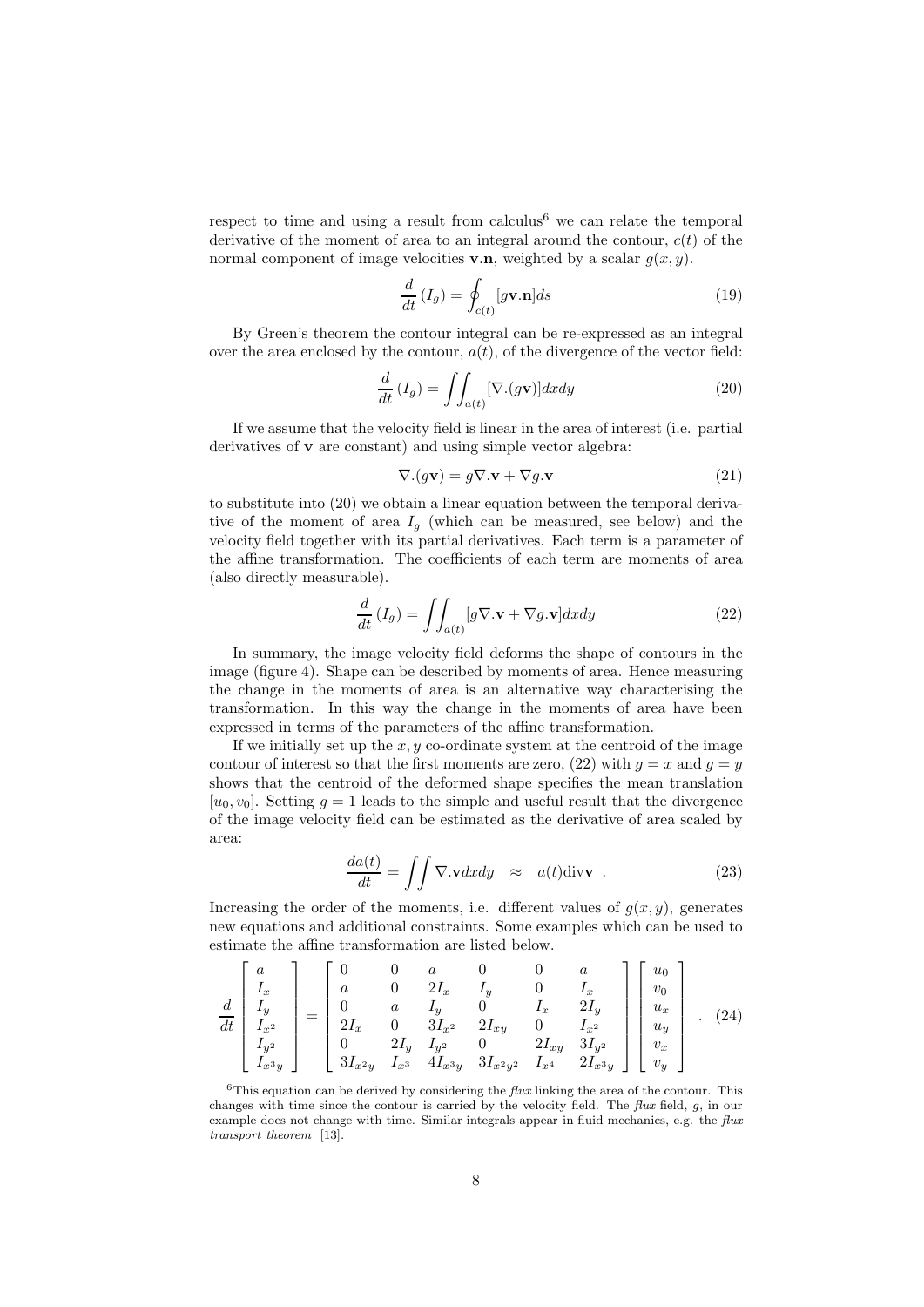(Note that in this equation the subscripts of I are used to label the moments of area. The left-hand side represents the temporal derivative of the moments in the column vector.)

In principle, if it is possible to find six linearly independent equations, we can solve for the affine transformation parameters and combine the coefficients to recover the differential invariants. The validity of the affine approximation can be checked by looking at the error between the transformed and observed image contours.

Some contours may lead to equations which are not independent and their solution is ill-conditioned. The interpretation of this is that the normal components of image velocity are insufficient to recover the true image velocity field globally, e.g. a fronto-parallel circle rotating about the optical axis. This was termed the "aperture problem in the large" by Waxman and Wohn [38] and investigated by Berghom and Carlsson [4]. Note however, that it is always possible to recover the divergence directly from the area of a closed contour. In practice higher order moments are more sensitive to image noise.

## 4 Recovery of Surface Orientation and Time to Contact

Applications of the estimates of the image divergence and deformation of the image velocity field are summarised below. It has already been noted that measurement of the differential invariants in a single neighbourhood is insufficient to completely solve for the structure and motion since (11–14) are four equations in the six unknowns of scene structure and motion. In a single neighbourhood a complete solution would require the computation of second order derivatives [29, 37] to generate sufficient equations to solve for the unknowns. Even then the solution of the resulting set of non-linear equations is non-trivial.

In the following, the information available from the first-order differential invariants alone is investigated. It will be seen that the differential invariants are sufficient to constrain surface position and orientation and that this partial solution can be used to perform useful visual tasks when augmented with additional information. Useful applications include providing information which is used by pilots when landing aircraft [15], estimating time to contact in braking reactions [28] and in the recovery of 3D shape up to a 3D affine (relief) transformation [26, 27]. We now show how surface orientation and position (expressed as a time to contact) can be recovered from the estimates of image divergence and the magnitude and axis of the deformation component.

#### 1. With knowledge of translation but arbitrary rotation

An estimate of the direction of translation is usually available when the viewer is making deliberate movements (in the case of active vision) or in the case of binocular vision (where the camera or eye positions are constrained). It can also be estimated from image measurements by motion parallax [29, 33, 12].

If the viewer translation is known,  $(11),(13)$  and  $(14)$  are sufficient to unambiguously recover the surface orientation and the distance to the object. Due to the speed–scale ambiguity the latter is expressed as a time to contact. A solution can be obtained in the following way.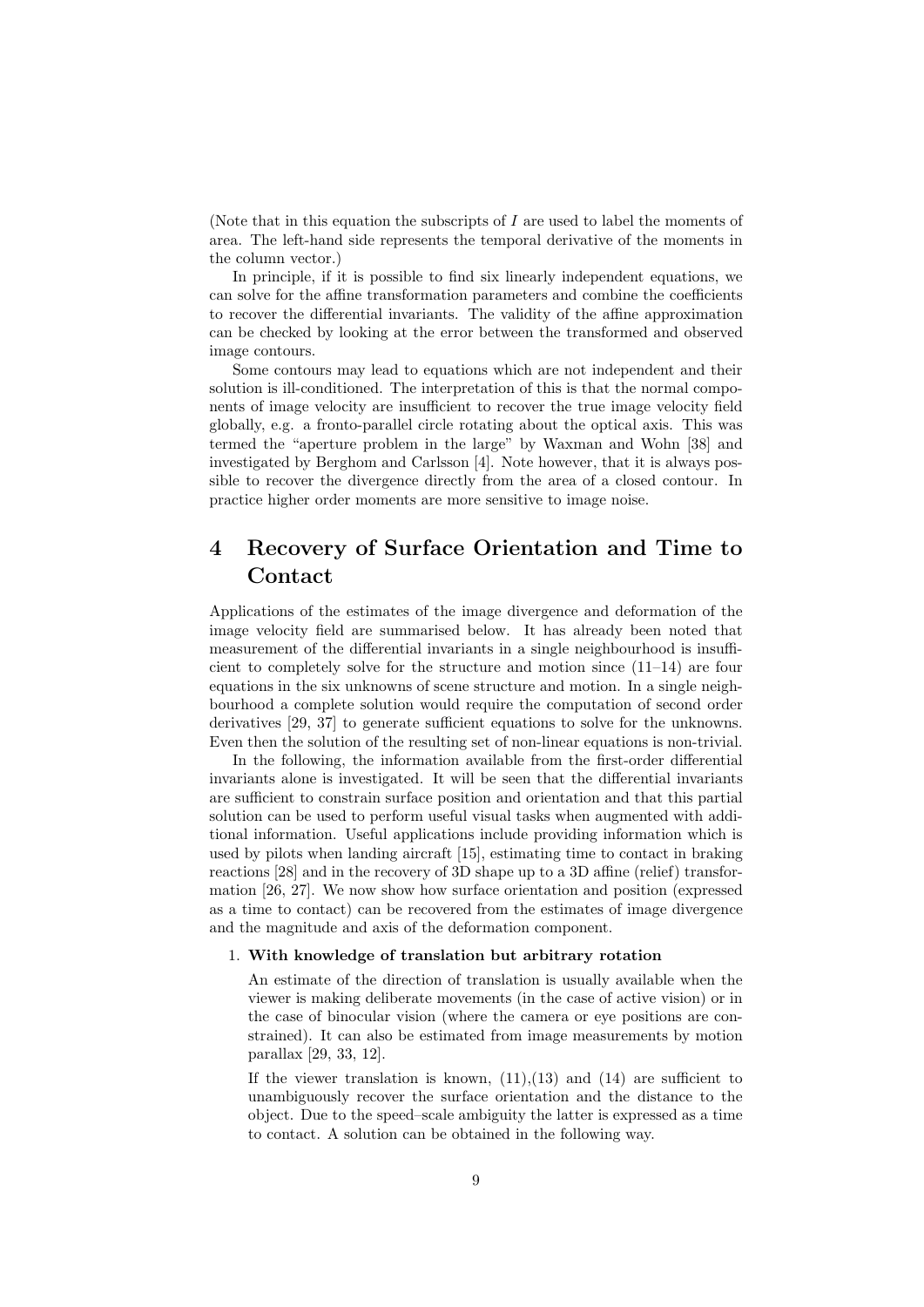(a) The axis of expansion  $(\mu)$  of the deformation component and the projection in the image of the direction of translation  $(\angle A)$  allow the recovery of the tilt,  $\tau$ , of the surface from (14).

$$
\tau = 2\mu - \angle \mathbf{A} \tag{25}
$$

(b) We can then subtract from the image divergence component the contribution due to foreshortening. This arises from the component of viewer translation parallel to the image axis and depends on the surface orientation.

From (11) it is easy to show that this component is equal to defv cos( $\tau$ −  $\angle$ **A**). The remaining component of divergence is due to movement towards or away from the object. Rearranging (11) allows us to recover the time to contact,  $t_c$ .

$$
\frac{2}{t_c} = \text{div}\mathbf{v} - \text{def}\mathbf{v}\cos(\tau - \angle \mathbf{A})\tag{26}
$$

This can be recovered despite the fact that the viewer translation may not be parallel to the visual direction.

(c) The time to contact fixes the viewer translation in temporal units. It allows the specification of the magnitude of the translation parallel to the image plane (up to the same speed–scale ambiguity), A. The magnitude of the deformation can then be used to recover the slant, σ, of the surface from (13).

The advantage of this formulation is that camera rotations do not affect the estimation of shape and distance. The effects of errors in the direction of translation are clearly evident as scalings in depth or by a 3D affine (relief) transformation [22].

#### 2. With fixation

If the cameras or eyes rotate to keep the object of interest in the middle of the image (null the effect of image translation) the magnitude of the rotations needed to bring the object back to the centre of the image determines  $\bf{A}$  (see Appendix A (40–41)) and hence allows us to solve for surface orientation, as above. Again the major effect of any error in the estimate of rotation is to scale depth and orientations.

#### 3. With no additional information – constraints on motion

Even without any additional assumptions it is still possible to obtain useful information from the first-order differential invariants. The information obtained is best expressed as bounds. For example inspection of (11) and (13) shows that the time to contact must lie in an interval given by:

$$
\frac{2}{(\text{div}\mathbf{v} + \text{def}\mathbf{v})} \le t_c \le \frac{2}{(\text{div}\mathbf{v} - \text{def}\mathbf{v})} \tag{27}
$$

The lower bound on time to contact occurs when the component of viewer translation parallel to the image plane is in the opposite direction to the depth gradient. The upper bound occurs when the translation is parallel to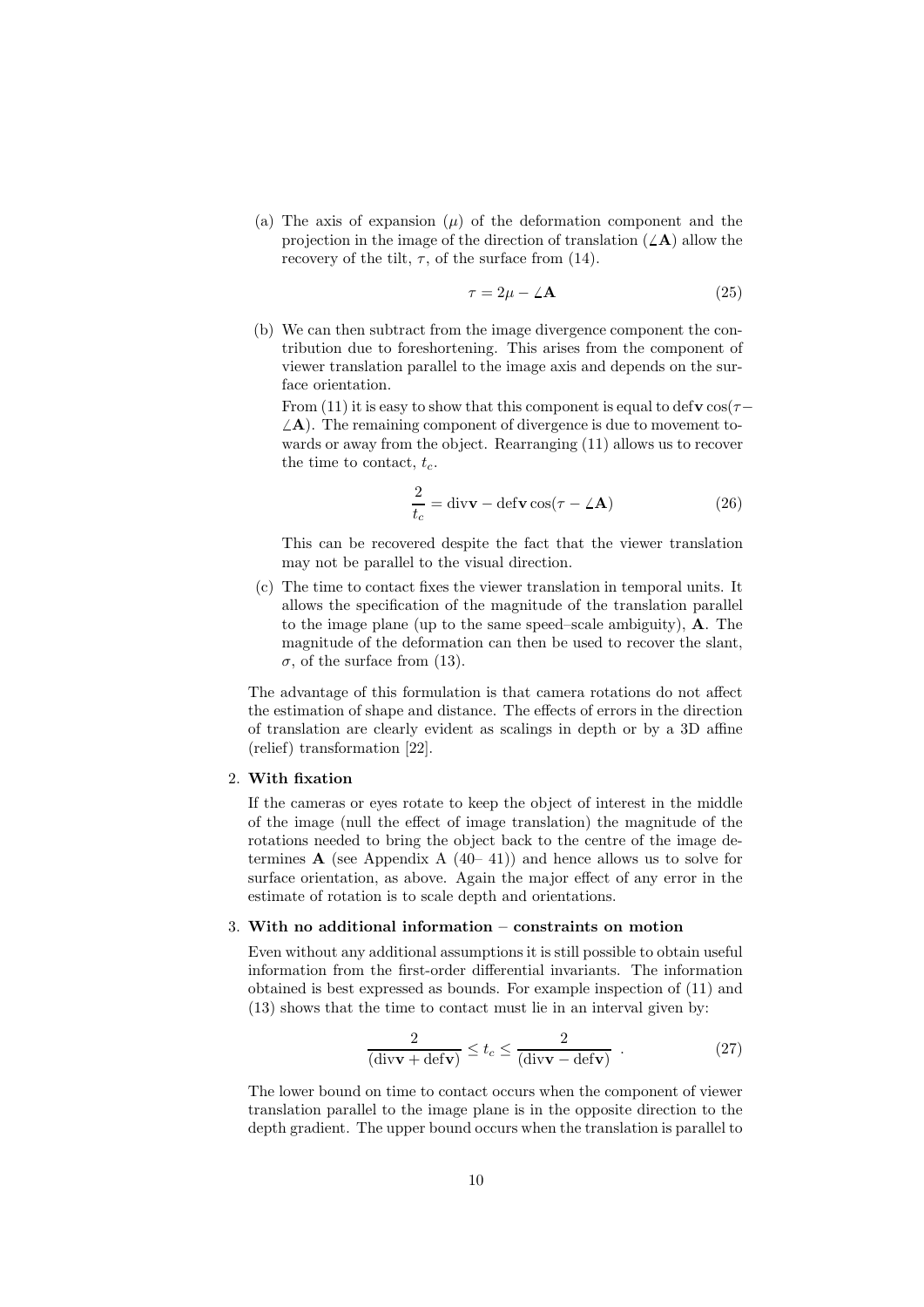the depth gradient. The upper and lower estimates of time to contact are equal when there is no deformation component. This is the case in which the viewer translation is along the ray or when viewing a fronto-parallel surface (zero depth gradient locally). The estimate of time to contact is then exact. A similar equation was recently described by Subbarao [35].

#### 4. With no additional information – the constraints on 3D shape

Koenderink and Van Doorn [26] showed that surface shape information can be obtained by considering the variation of the deformation component alone in a small field of view when weak perspective is a valid approximation. This allows the recovery of 3D shape up to a scale and 3D affine (relief) transformation. That is they effectively recover the axis of rotation of the object but not the magnitude of the turn. This yields a family of solutions depending on the magnitude of the turn. Fixing the latter determines the slants and tilts of the surface. This has recently been extended in the affine structure from motion theorem [27] and is equivalent to recovering 3D shape in the presence of a single motion parallax constraint [12].

The solutions presented above use knowledge from a single viewer translation and measurement of the divergence and deformation of the image velocity field only. An alternative solution exists if the observer is free to translate along the ray and also in two orthogonal directions parallel to the image plane. In this case measurement of divergence alone is sufficient to recover the surface orientation and the time to contact. This has the advantage that divergence can be estimated efficiently and reliably from the area enclosed by a single contour.

## 5 Implementation and Experimental Results

We now describe the implementation and application of the methods proposed in  $(3.2)$  and  $(4.1)$  to recover time to contact and surface orientation from image divergence and deformation estimated from area moments of closed image curves.

### 5.1 Tracking Closed Contours

Multi-span closed loop B-spline snakes [8, 7] are used to localise and track closed image contours. The B-spline is a curve in the image plane

$$
\mathbf{x}(s) = \sum_{i} b_i(s) \mathbf{q}_i \tag{28}
$$

where  $b_i$  are the spline basis functions with coefficients  $q_i$  (control points of the curve) and s is a curve parameter (not necessarily arc length) [3]. The snakes are initialised as points in the centre of the image and are forced to expand radially outwards until they are in the vicinity of an edge where image "forces" make the snake stabilise close to a high contrast closed contour. Subsequent image motion is automatically tracked by the snake [7].

B-spline snakes have useful properties such as local control and continuity. They also compactly represent image curves. In our applications they have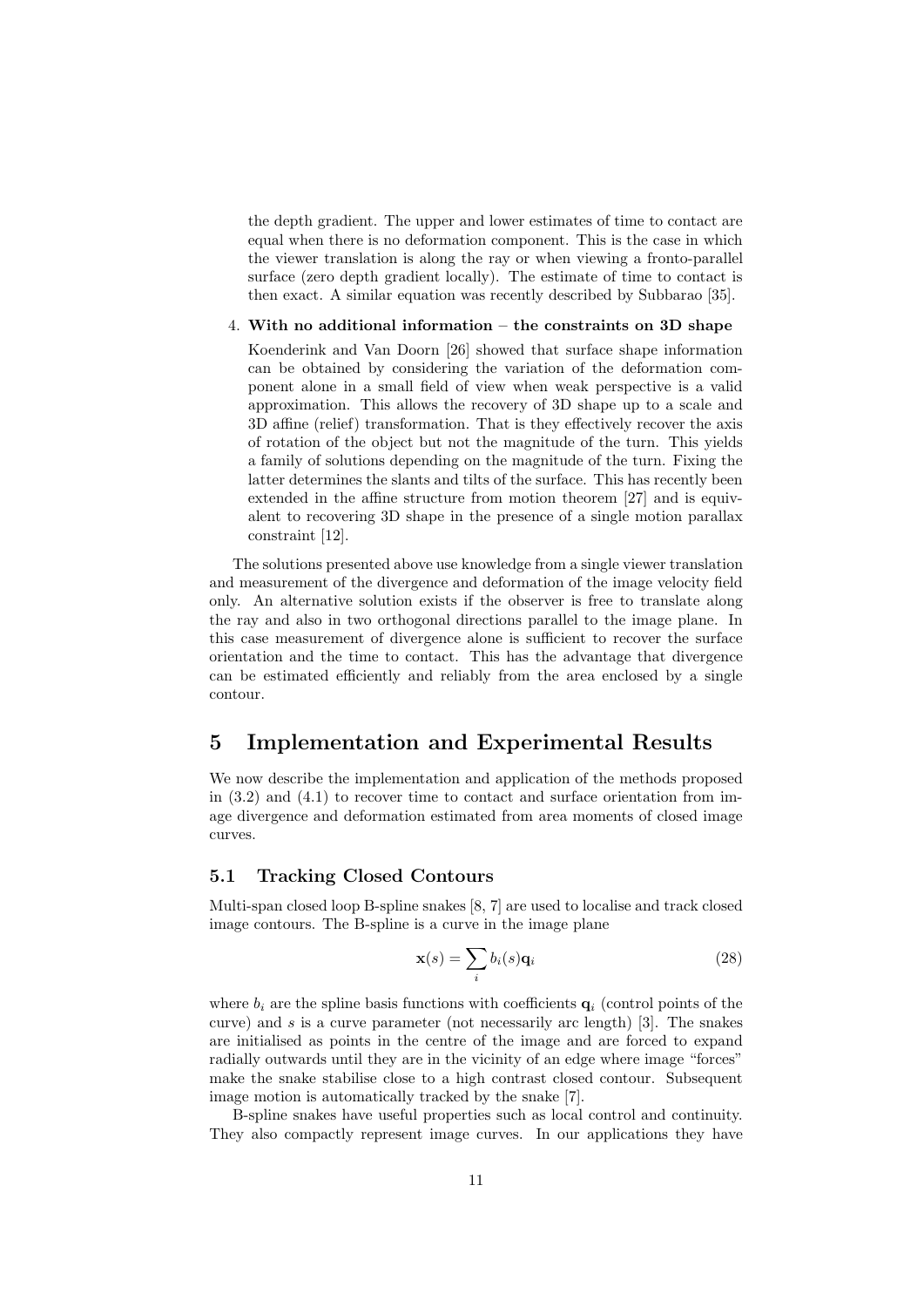the additional advantage that the area enclosed is a simple function of the control points. This also applies to the other area moments. From Green's theorem in the plane it is easy to show that the area enclosed by a curve with parameterisation  $x(s)$  and  $y(s)$  is given by <sup>7</sup>:

$$
a = \int_{s_0}^{s_N} x(s)y'(s)ds
$$
 (29)

where  $x(s)$  and  $y(s)$  are the two components of the image curve and  $y'(s)$  is the derivative with respect to the curve parameter s. For a B-spline, substituting (28) and its derivative:

$$
a(t) = \int_{s_0}^{s_N} \sum_{i} \sum_{j} (q_{x_i} q_{y_j}) b_i b'_j ds \qquad (30)
$$

$$
= \sum_{i} \sum_{j} (q_{x_i} q_{y_j}) \int_{s_0}^{s_N} b_i b'_j ds. \tag{31}
$$

Note that for each span of the B-spline and at each time instant the basis functions remain unchanged. The integrals can thus be computed off-line in closed form. (At most 16 coefficients need be stored. In fact due to symmetry there are only 10 possible values for a cubic B-spline). At each time instant multiplication with the control point positions gives the area enclosed by the contour. This is extremely efficient, giving the exact area enclosed by the contour. The same method can also be used for higher moments of area. The temporal derivatives of the area and its moments are then used to estimate image divergence and deformation.

### 5.2 Applications

Here we present the results of a preliminary implementation of the theory. The examples are based on a camera mounted on a robot arm whose translations are deliberate while the rotations around the camera centre are performed to keep the target of interest in the centre of its field of view. The camera intrinsic parameters (image centre, scaling factors and focal length) and orientation are unknown. The direction of translation is assumed known and expressed with bounds due to uncertainty.

#### 5.2.1 Braking

Figure 5 shows four samples from a sequence of images taken by a moving observer approaching the rear windscreen of a stationary car in front. In the first frame (time  $t = 0$ ) the relative distance between the two cars is approximately 7m. The velocity of approach is uniform and approximately 1m/time unit.

A B-spline snake is initialised in the centre of the windscreen, and expands out until it localises the closed contour of the edge of the windscreen. The snake can then automatically track the windscreen over the sequence. Figure 6 plots the apparent area,  $a(t)$  (relative to the initial area,  $a(0)$ ) as a function of time, t. For uniform translation along the optical axis the relationship between area

<sup>&</sup>lt;sup>7</sup>Green's theorem in the plane can be written as:  $\int_c F_1 dx + F_2 dy = \int \int_a \left(\frac{\partial F_2}{\partial x} - \frac{\partial F_1}{\partial y}\right) dx dy$ . Substituting  $F_2 = x$  and a change of variable gives one form of the well-known area relation.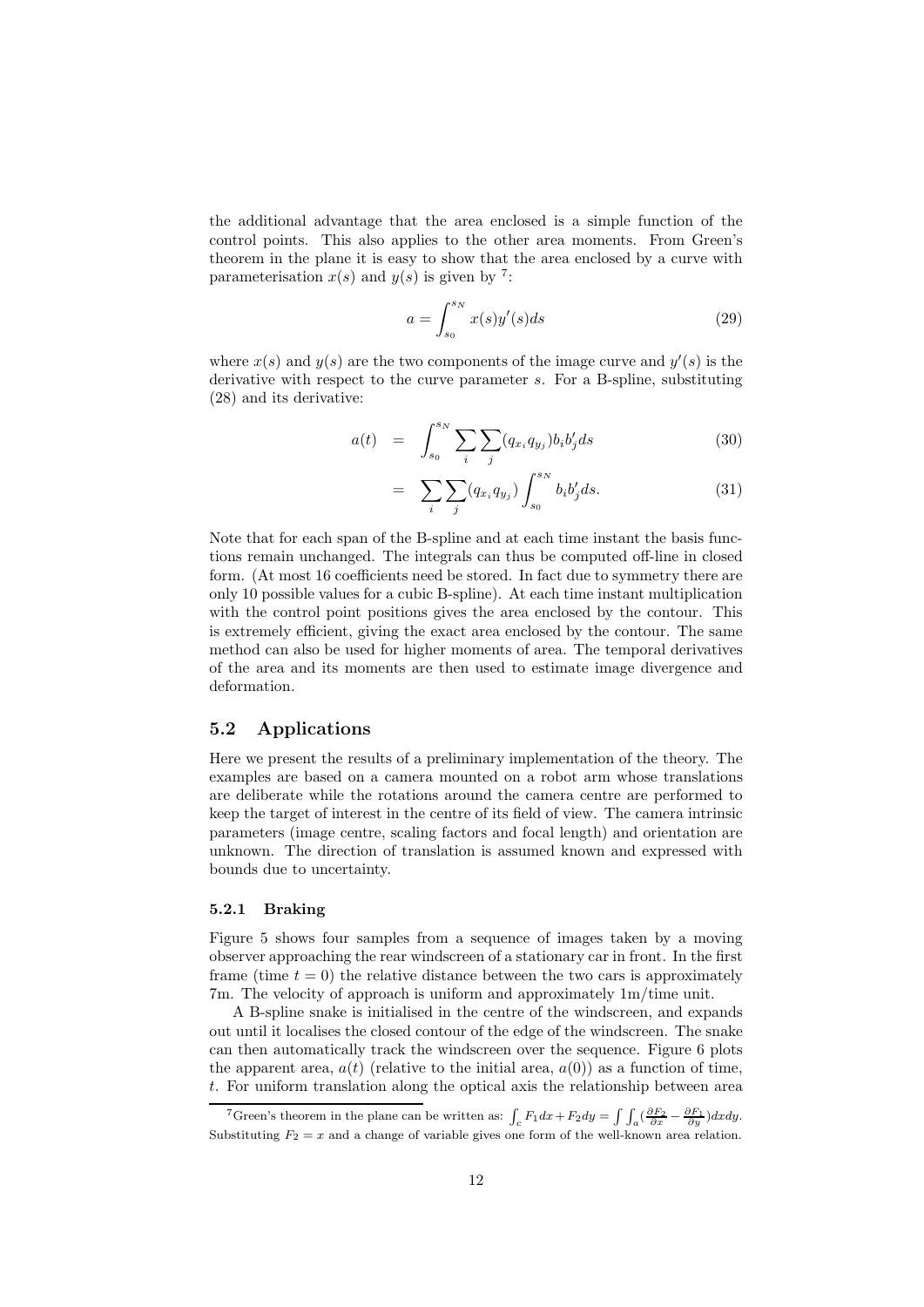and time can be derived from (11) and (23) by solving the first-order differential equation:

$$
\frac{da}{dt} = \left(\frac{2}{t_c}\right) a(t) \tag{32}
$$

For uniform motion the time to contact decreases linearly with time:

$$
t_c(t) = t_c(0) - t
$$
\n(33)

and the solution of the differential equation is given by:

$$
a(t) = \frac{a(0)}{\left[1 - \frac{t}{t_c(0)}\right]^2} \tag{34}
$$

where  $t_c(0)$  is the time to contact at time  $t = 0$ . This is in close agreement with the data (Fig. 6). This is more easily seen if we look at the variation of the time to contact with time. For uniform motion this should decrease linearly. The experimental results are plotted in Fig. 7. These are obtained by dividing the area of the contour at a given time by its temporal derivative (estimated by finite differences). The variation is linear, as predicted. These results are of useful accuracy, predicting the collision time to the nearest half time unit (corresponding to 50cm in this example).

For non-uniform motion the profile of the time to contact as a function of time is a very important cue for braking and landing reactions [28].

#### 5.2.2 Collision avoidance

It is well known that image divergence can be used in obstacle collision avoidance. Nelson and Aloimonos [32] demonstrated a robotics system which computed divergence by spatio–temporal techniques applied to the images of highly textured visible surfaces. We describe a real-time implementation based on image contours and "act" on the visually derived information.

Figure 8 shows the results of a camera mounted on an Adept robot manipulator and pointing in the direction of a target contour. (We hope to extend this so that the robot initially searches by rotation for a contour of interest. In the present implementation, however, the target object is placed in the centre of the field of view.) The closed contour is then localised automatically by initialising a closed loop B-spline snake in the centre of the image. The snake "explodes" outwards and deforms under the influence of image forces which cause it to be attracted to high contrast edges.

The robot manipulator then makes a deliberate motion towards the target. Tracking the area of the contour and computing its rate of change allows us to estimate the divergence. For motion along the visual ray this is sufficient information to estimate the time to contact or impact. The estimate of time to contact – decreased by the uncertainty in the measurement and any image deformation  $(27)$  – can be used to guide the manipulator so that it stops just before collision (Fig. 8d). The manipulator in fact, travels "blindly" after its sensing actions (above) and at a uniform speed for the time remaining until contact. In repeated trials (see Fig. 9a and b) image divergences measured at distances of 0.5m to 1.0m were estimated accurately to the nearest half of a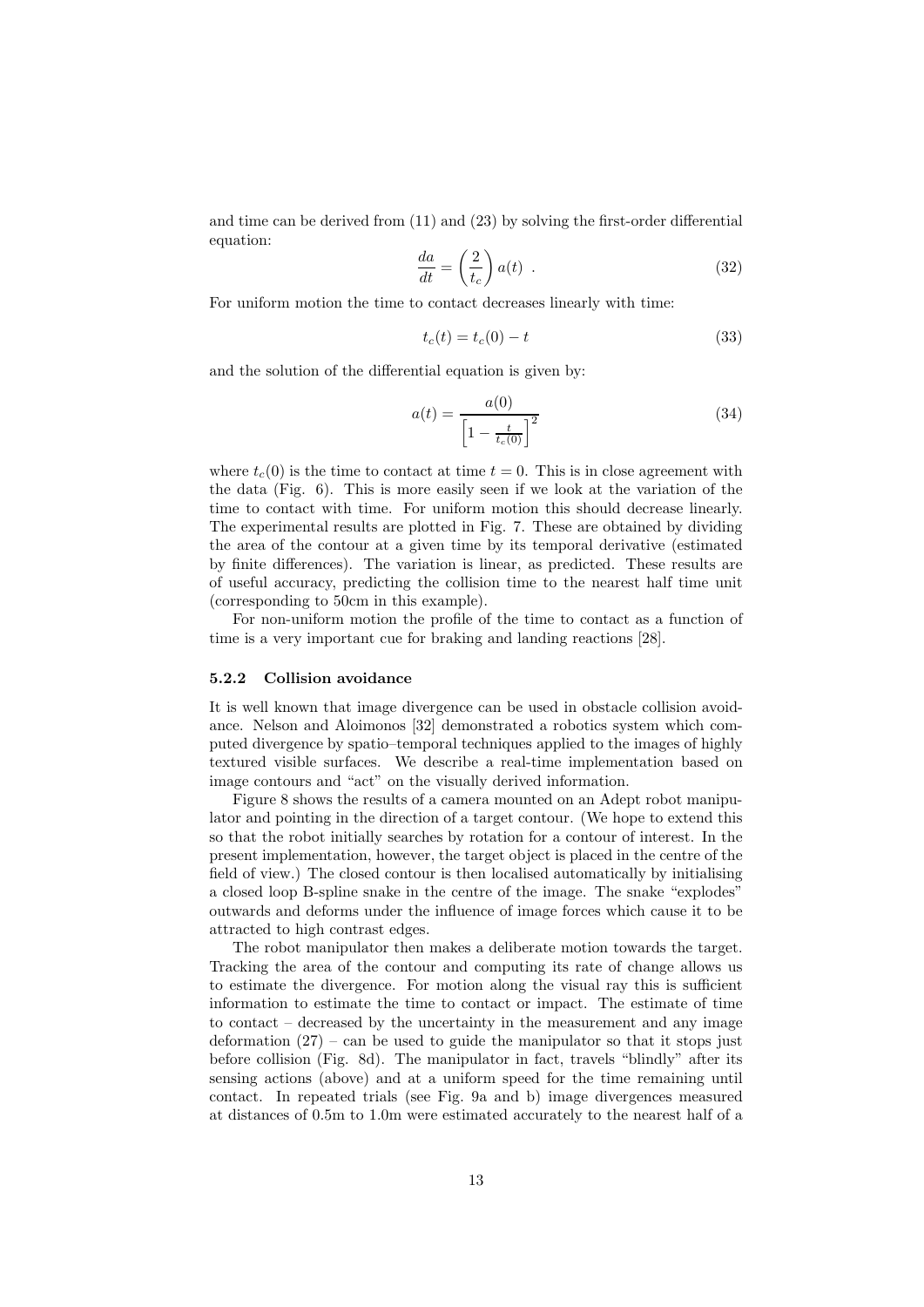time unit. This corresponds to a positional accuracy of 20mm for a manipulator translational velocity of 40mm/s.

The affine transformation approximation breaks down at close proximity to the target. This may lead to a degradation in the estimate of time to contact when very close to the target.

#### 5.2.3 Landing reactions and object manipulation

If the translational motion has a component parallel to the image plane, the image divergence is composed of two components. The first is the component which determines immediacy or time to contact. The other term is due to image foreshortening when the surface has a non-zero slant. The two effects can be computed separately by measuring the deformation. The deformation also allows us to recover the surface orientation.

Note that unlike stereo vision, the magnitude of the translation is not needed. The camera parameters (focal length and aspect ratio are not needed for divergence) are also not known. The magnitudes and directions of the camera rotations needed to keep the target in the field of view are also not needed. Simple measurements of area and its moments – obtained in closed form as a function of the B-spline snake control points – are used to estimate divergence and deformation. The only assumption is of uniform motion and known direction of translation.

Figure 9 shows an example in which a robot manipulator uses these estimates of time to contact and surface orientation to approach the object surface perpendicularly so as to position a suction gripper for manipulation. The image contours are shown in Fig. 2 highlighting the effect of deformation due to the sideways component of translation. The successful execution is shown in Fig. 9 c and d.

#### 5.2.4 Qualitative visual navigation

Existing techniques for visual navigation have typically used stereo or the analysis of image sequences to determine the camera ego-motion and then the 3D positions of feature points. The 3D data are then analysed to determine, for example, navigable regions, obstacles or doors. An example of an alternative approach is presented. This computes qualitative information about the orientation of surfaces and times to contact from estimates of image divergence and deformation. The only requirement is that the viewer can make deliberate movements or has stereoscopic vision. Figure 10a shows the image of a door and an object of interest, a pallet. Movement towards the door and pallet produce a distortion in the image. This is seen as an expansion in the apparent area of the door and pallet in Fig. 10b. This can be used to determine the distance to these objects, expressed as a time to contact – the time needed for the viewer to reach the object if the viewer continued with the same speed. The image deformation is not significant. Any component of deformation can, anyhow, be absorbed by (27) as a bound on the time to contact. A movement to the left (Fig. 10c) produces image deformation, divergence and rotation. This is immediately evident from both the door (positive deformation and a shear with a horizontal axis of expansion) and the pallet (clockwise rotation with shear with diagonal axis of expansion). These effects with the knowledge of the direction of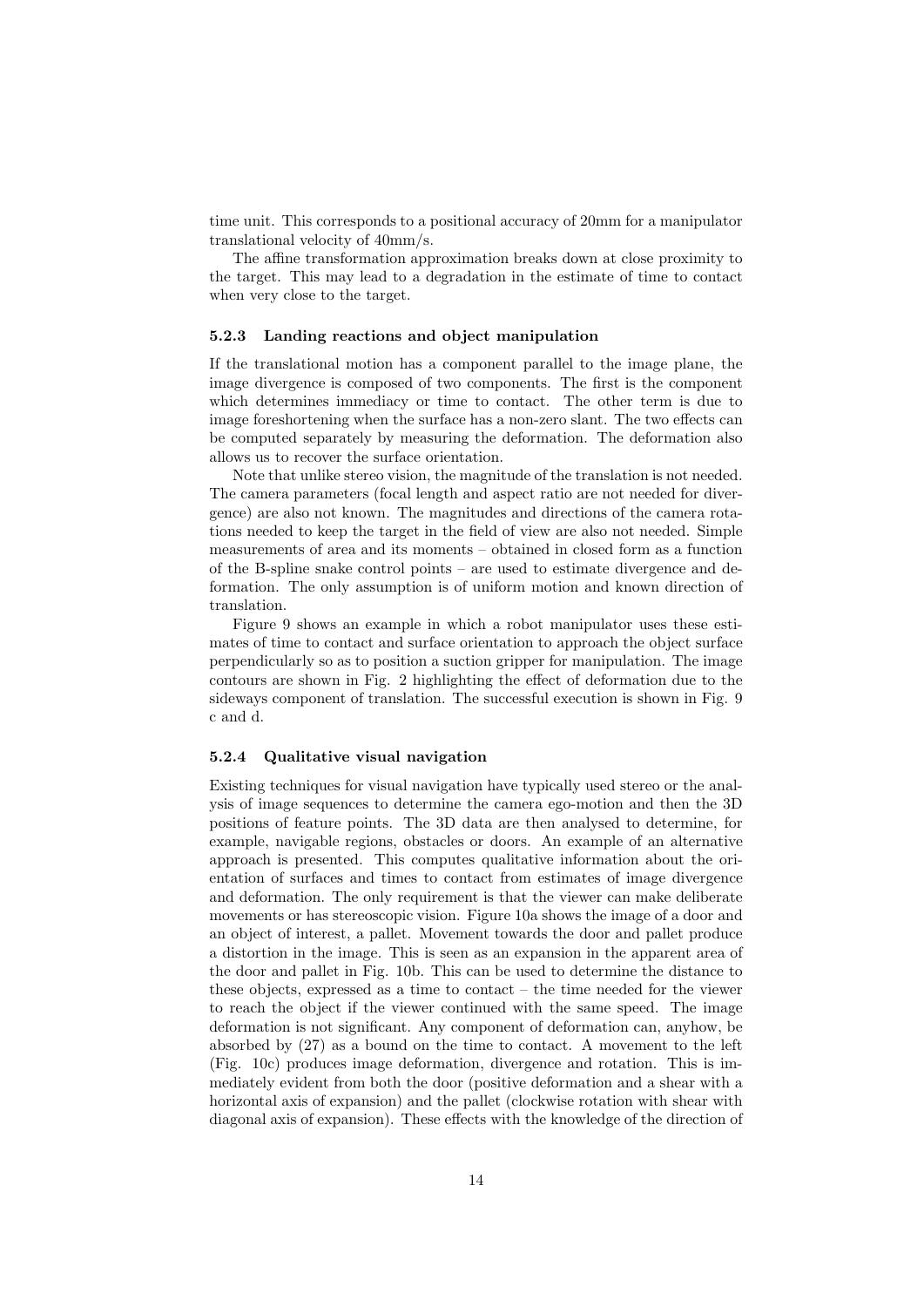translation between the images taken at figure 10a and 10c are consistent with the door having zero tilt, i.e. horizontal direction of increasing depth, while the pallet has a tilt of approximately  $90^{\circ}$ , i.e. vertical direction of increasing depth. These are the effects predicted by (11, 12, 13 and 14) even though there are also strong perspective effects in the images. They are sufficient to determine the orientation of the surface qualitatively (Fig. 10d). This has been done without knowledge of the intrinsic properties of the cameras (camera calibration), the orientations of the cameras, their rotations or translational velocities. No knowledge of epipolar geometry is used to determine exact image velocities or disparities. The solution is incomplete. It can, however, be easily augmented into a complete solution by adding additional information. Knowing the magnitude of the sideways translational velocity, for example, can determine the exact quantitative orientations of the visible surfaces.

### 6 Conclusions

We have presented a simple and efficient method for estimating image divergence and deformation by tracking closed image contours with B-spline snakes. This information has been successfully used to estimate surface orientation and time to contact and exploited in the visual guidance of a robot manipulator.

The implemtation described in this paper required a high contrast image contour on a flat surface and approximate knowledge of the direction of camera translation. We have recently extended this work to highly textured images [34] and when camera translation is unknown [12].

### Acknowledgements

The authors acknowledge discussions with Mike Brady, Kenichi Kanatani, Christopher Longuet-Higgins, Steve Maybank and Andrew Zisserman.

## Appendix A

Consider an arbitrary co-ordinate system (the final results will be invariant to this choice) with the  $(x, y)$  plane spanning the image plane and the z-axis aligned with the ray. Assume the viewer to have a translational velocity with components  $\{U_1, U_2, U_3\}$  and an angular velocity with components  $\{\Omega_1, \Omega_2, \Omega_3\}$ . Let the image velocity field at a point  $(x, y)$  in the vicinity of the ray be represented as a 2D vector field,  $\mathbf{v}(x, y)$  with x and y components  $(u, v)$ . The two components of the image velocity of a point in space,  $(X, Y, Z)$ , due to relative motion between the observer and the scene are given by [29, 37]:

$$
u = \left[\frac{-fU_1 + xU_3}{Z}\right] - f\Omega_2 + y\Omega_3 + \frac{xy}{f}\Omega_1 - \frac{x^2}{f}\Omega_2\tag{35}
$$

$$
v = \left[ \frac{-fU_2 + yU_3}{Z} \right] + f\Omega_1 - x\Omega_3 - \frac{xy}{f}\Omega_2 + \frac{y^2}{f}\Omega_1 \tag{36}
$$

The image velocity consists of two components. The first component is determined by relative translational velocity and encodes the structure of the scene,  $Z(x, y)$ . The second component depends only on rotational motion about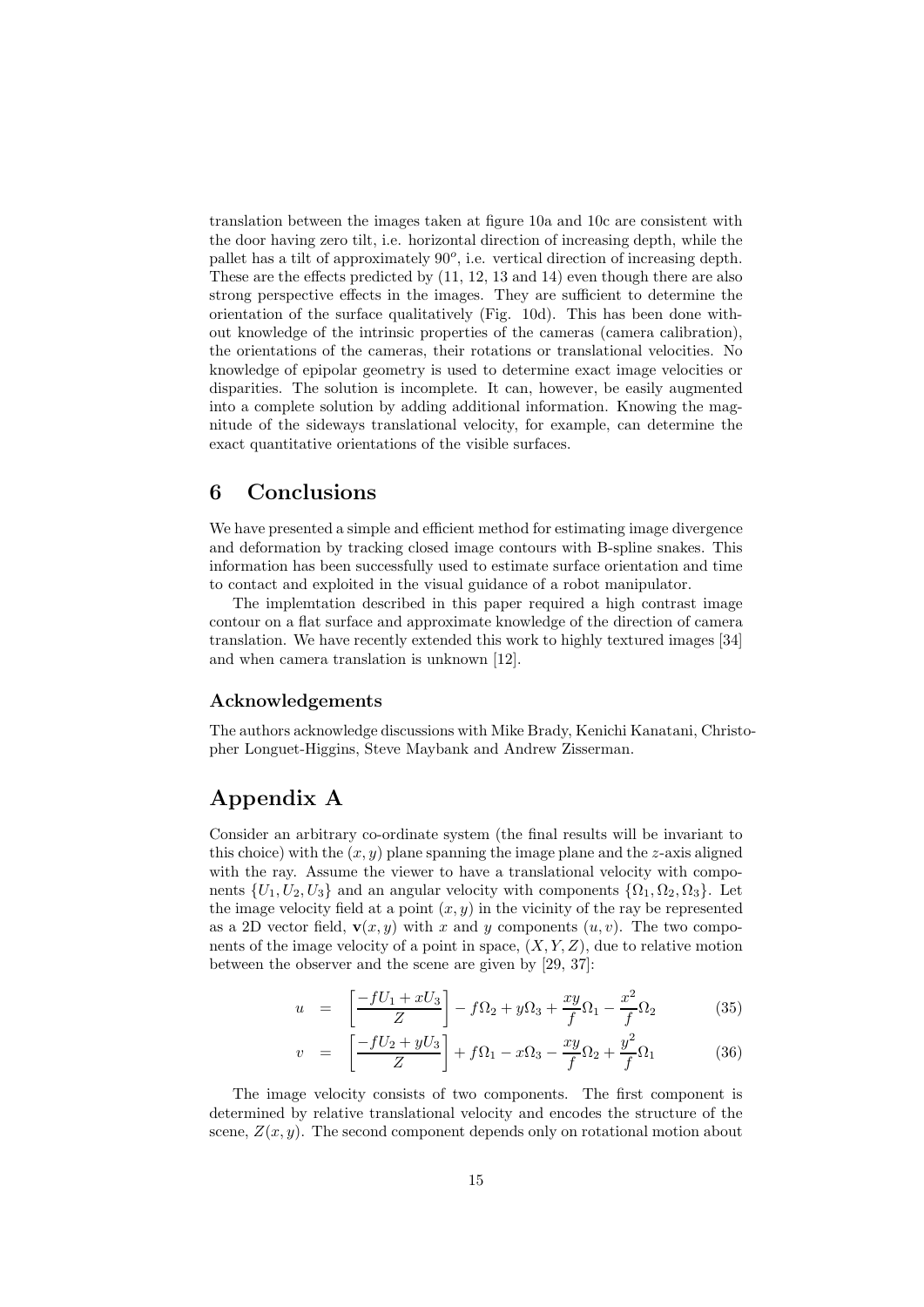the viewer centre (eye movements). It gives no useful information about the depth of the point or the shape of the visible surface. It is this rotational component which complicates the interpretation of visual motion. The effects of rotation are hard to extricate however, although numerous solutions have been proposed [31]. As a consequence, point image velocities and disparities do not encode shape in a simple efficient way since the rotational component is often arbitrarily chosen to shift attention and gaze by camera rotations or eye movements.

For a sufficiently small field of view and in a small neighbourhood of a smooth surface such that

$$
\frac{\Delta Z}{Z_0} \quad \ll \quad 1 \tag{37}
$$

$$
\frac{x^2 + y^2}{f^2} \quad \ll \quad 1 \tag{38}
$$

where  $\Delta Z$  is the variation in scene depth (relief) and  $Z_0 = Z(0,0)$ , it is possible to ignore the quadratic components of image motion. The image velocity field is well approximated by a translation in the image  $(u_0, v_0)$  and by the first-order partial derivatives of the image velocity  $(u_x, u_y, v_x, v_y)$ . Namely to first order the image velocity field at a point  $(x, y)$  in the neighbourhood of the origin can be approximated by an affine transformation:

$$
\left[\begin{array}{c} u \\ v \end{array}\right] \approx \left[\begin{array}{c} u_0 \\ v_0 \end{array}\right] + \left[\begin{array}{cc} u_x & u_y \\ v_x & v_y \end{array}\right] \left[\begin{array}{c} x \\ y \end{array}\right]
$$
 (39)

where:

$$
u_0 = -\frac{fU_1}{Z_0} - f\Omega_2 \tag{40}
$$

$$
v_0 = -\frac{fU_2}{Z_0} + f\Omega_1 \tag{41}
$$

$$
u_x = \frac{U_3}{Z_0} + \frac{fU_1 Z_x}{Z_0^2} \tag{42}
$$

$$
u_y = +\Omega_3 + \frac{fU_1 Z_y}{Z_0^2} \tag{43}
$$

$$
v_x = -\Omega_3 + \frac{fU_2 Z_x}{Z_0^2} \tag{44}
$$

$$
v_y = \frac{U_3}{Z_0} + \frac{fU_2 Z_y}{Z_0^2} \tag{45}
$$

and where the  $x$  and  $y$  subscripts represent differentiation with respect to these spatial parameters. Note that the average image translation  $(u_0, v_0)$  can always be cancelled out by appropriate camera rotations (eye movements)  $(\Omega_1, \Omega_2)$ .

Consider points that lie on a plane in space. The depth of each point is then given by:

$$
Z = Z_0 + pX + qY \tag{46}
$$

and the inverse-depth by:

$$
\frac{1}{Z} = \frac{1}{Z_0}(1 - px/f - qy/f) \tag{47}
$$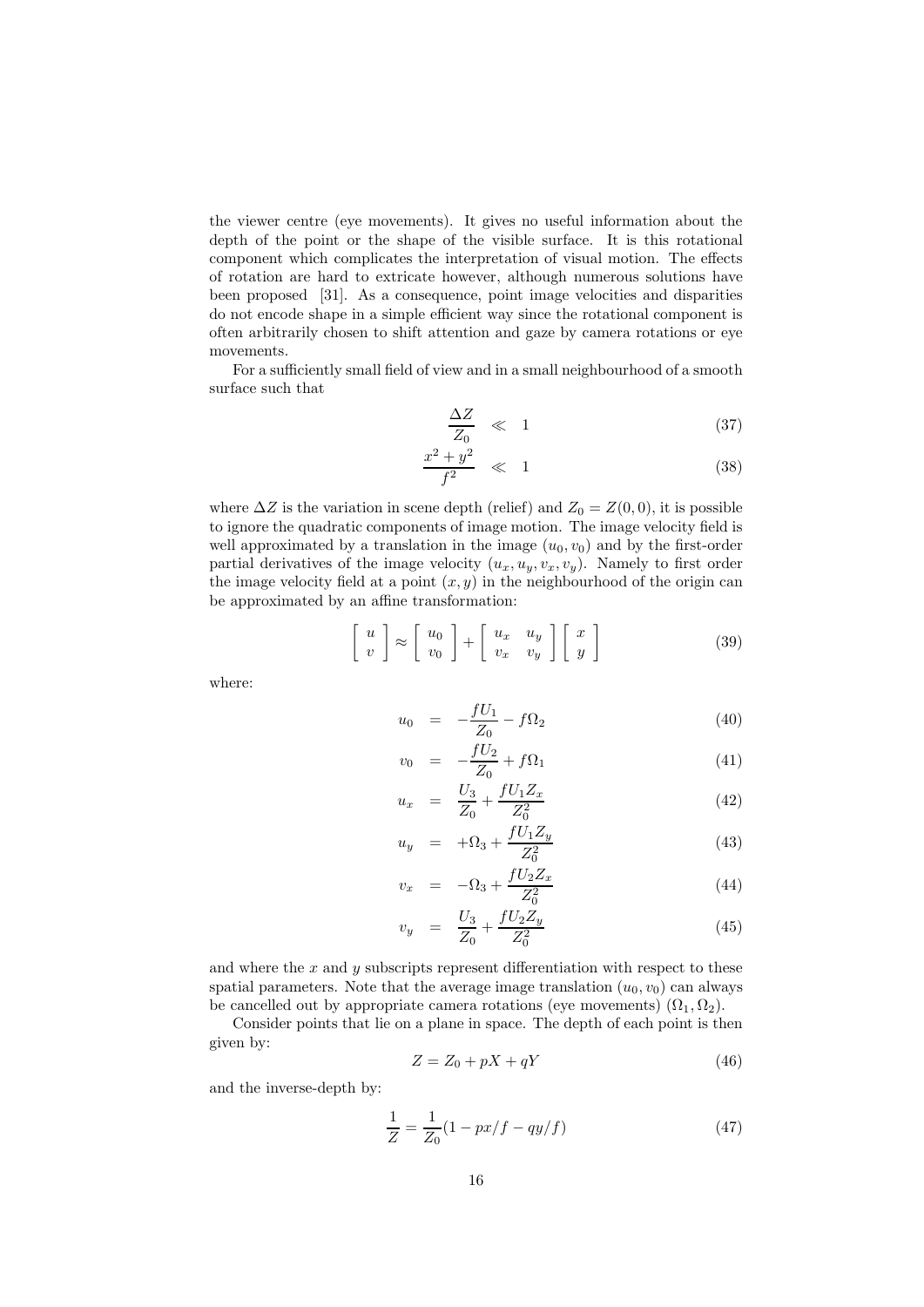where p and q represent the orientation of the plane. Note that p and q are related to the scaled depth gradients by:

$$
p = \frac{fZ_x}{Z_0} \tag{48}
$$

$$
q = \frac{fZ_y}{Z_0} \tag{49}
$$

The image velocity gradients can now be expressed in terms of the surface orientation by:

$$
u_x = \frac{U_3}{Z_0} + \frac{pU_1}{Z_0} \tag{50}
$$

$$
u_y = \Omega_3 + \frac{qU_1}{Z_0} \tag{51}
$$

$$
v_x = -\Omega_3 + \frac{pU_2}{Z_0} \tag{52}
$$

$$
v_y = \frac{U_3}{Z_0} + \frac{qU_2}{Z_0} \tag{53}
$$

## Appendix B

The velocity gradient tensor represents the distortion of the image shape. It can be decomposed into three components which are invariant under a transformation of the image co-ordinate system. <sup>8</sup> These components are the first-order differential invariants of the image velocity field – the vorticity (curl) , dilation (divergence) and pure shear (deformation) components.

$$
\begin{bmatrix}\nu_x & u_y \\
v_x & v_y\n\end{bmatrix} = \frac{\text{curl}\mathbf{v}}{2} \begin{bmatrix} 0 & -1 \\
1 & 0 \end{bmatrix} + \frac{\text{div}\mathbf{v}}{2} \begin{bmatrix} 1 & 0 \\
0 & 1 \end{bmatrix} + \frac{\text{det}\mathbf{v}}{2} \begin{bmatrix} \cos\mu & -\sin\mu \\
\sin\mu & \cos\mu \end{bmatrix} \begin{bmatrix} 1 & 0 \\
0 & -1 \end{bmatrix} \begin{bmatrix} \cos\mu & \sin\mu \\
-\sin\mu & \cos\mu \end{bmatrix}
$$
\n
$$
= \frac{\text{curl}\mathbf{v}}{2} \begin{bmatrix} 0 & -1 \\
1 & 0 \end{bmatrix} + \frac{\text{div}\mathbf{v}}{2} \begin{bmatrix} 1 & 0 \\
0 & 1 \end{bmatrix} + \frac{\text{det}\mathbf{v}}{2} \begin{bmatrix} \cos 2\mu & \sin 2\mu \\
\sin 2\mu & -\cos 2\mu \end{bmatrix}
$$
\n(55)

where curlv, divv and defv represent the curl, divergence and deformation components and where  $\mu$  specifies the orientation of the axis of expansion (maximum extension). <sup>9</sup> curly, divy and defy are defined in equations  $(3-6)$ .

## Appendix C

The relationships between the observed differential invariants, the three-dimensional configuration and the viewer motion are given below. We first express the differential invariants in terms of the viewer translation  $(U_1/Z_0, U_2/Z_0, U_3/Z_0)$  and

 $8$ The decomposition is known in applied mechanics as the Cauchy–Stokes decomposition theorem [2].

 $t^9$ (cos  $\mu$ , sin  $\mu$ ) is the eigenvector of the traceless and symmetric component of the velocity gradient tensor. It corresponds the positive eigenvalue with magnitude defv. The other eigenvector specifies the axis of contraction and is orthogonal. It corresponds to the negative eigenvalue with magnitude −defv.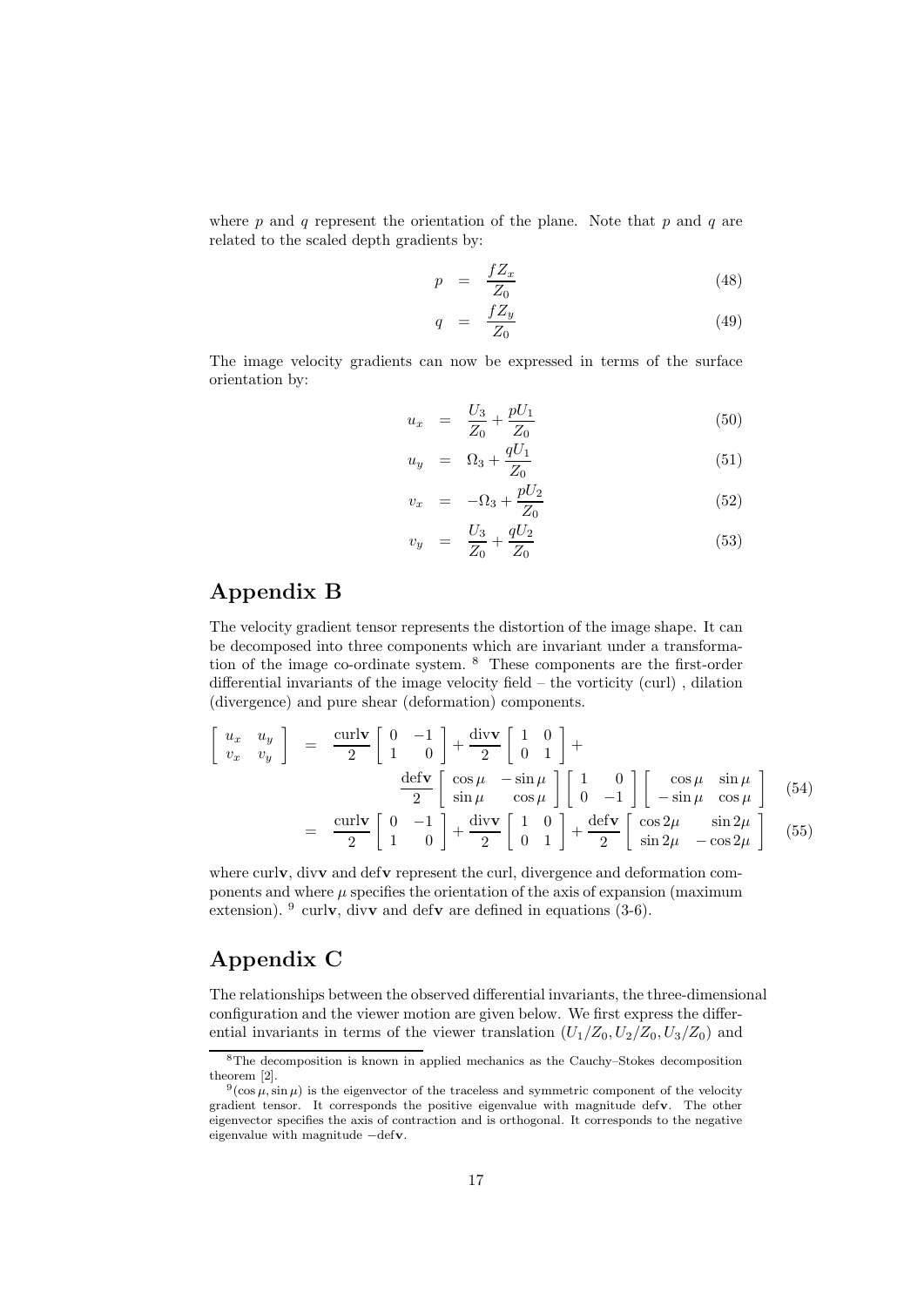the surface orientation  $(p, q)$ . From  $(3\n-6)$  and  $(50\n-53)$  we have:

$$
\text{div}\mathbf{v} = \frac{2U_3}{Z_0} + \frac{(pU_1 + qU_2)}{Z_0} \tag{56}
$$

$$
\text{curl} \mathbf{v} = -2\Omega_3 + \frac{(-qU_1 + pU_2)}{Z_0} \tag{57}
$$

$$
(\text{def }\mathbf{v})\cos 2\mu = \frac{(pU_1 - qU_2)}{Z_0} \tag{58}
$$

$$
(\text{def }\mathbf{v})\sin 2\mu = \frac{(qU_1 + pU_2)}{Z_0}.
$$
\n(59)

The differential invariants depend on the viewer motion, depth and surface orientation. We can express them in a co-ordinate free manner by introducing two 2D vector quantities: the component of translational velocity parallel to the image plane scaled by depth,  $Z_0$ , **A** where:

$$
\mathbf{A} = \left(\frac{U_1}{Z_0}, \frac{U_2}{Z_0}\right)
$$
  
= 
$$
\frac{\mathbf{U} - (\mathbf{U}.\mathbf{Q})\mathbf{Q}}{Z_0}
$$
(60)

and the *depth gradient* scaled by depth,  $\bf{F}$ , to represent the surface orientation and which we define in terms of the 2D vector gradient  $^{10}\!$  :

$$
\mathbf{F} = (p, q) \tag{61}
$$

$$
= \frac{f\nabla Z}{Z}.
$$
 (62)

With this new notation equations (56, 57, 58 and 59) can be re-written to show the relation between the differential invariants, the motion parameters and the surface position and orientation – equations (11,12 and 13).

The relationship between  $\mu$  (which specifies the axis of maximum extension) and  $\bf{A}$  and  $\bf{F}$  (14):

$$
\mu = \frac{\angle \mathbf{A} + \angle \mathbf{F}}{2}.
$$

follows from the trigonometric relation:

$$
\tan(\angle \mathbf{A} + \angle \mathbf{F}) = \frac{\tan(\angle \mathbf{A}) + \tan(\angle \mathbf{F})}{1 - \tan(\angle \mathbf{A})\tan(\angle \mathbf{F})}
$$
(63)

$$
\tan \sigma = \sqrt{(p^2 + q^2)}
$$
  
\n
$$
\tan \tau = \frac{q}{p}
$$
  
\n
$$
\mathbf{n} = (\sin \sigma \cos \tau, \sin \sigma \sin \tau, \cos \sigma).
$$

<sup>&</sup>lt;sup>10</sup>There are three simple ways to represent surface orientation: components of a unit vector, n; gradient space representation  $(p, q)$  and the spherical co-ordinates  $(\sigma, \tau)$ . Changing from one representation to another is trivial and is listed here for completeness.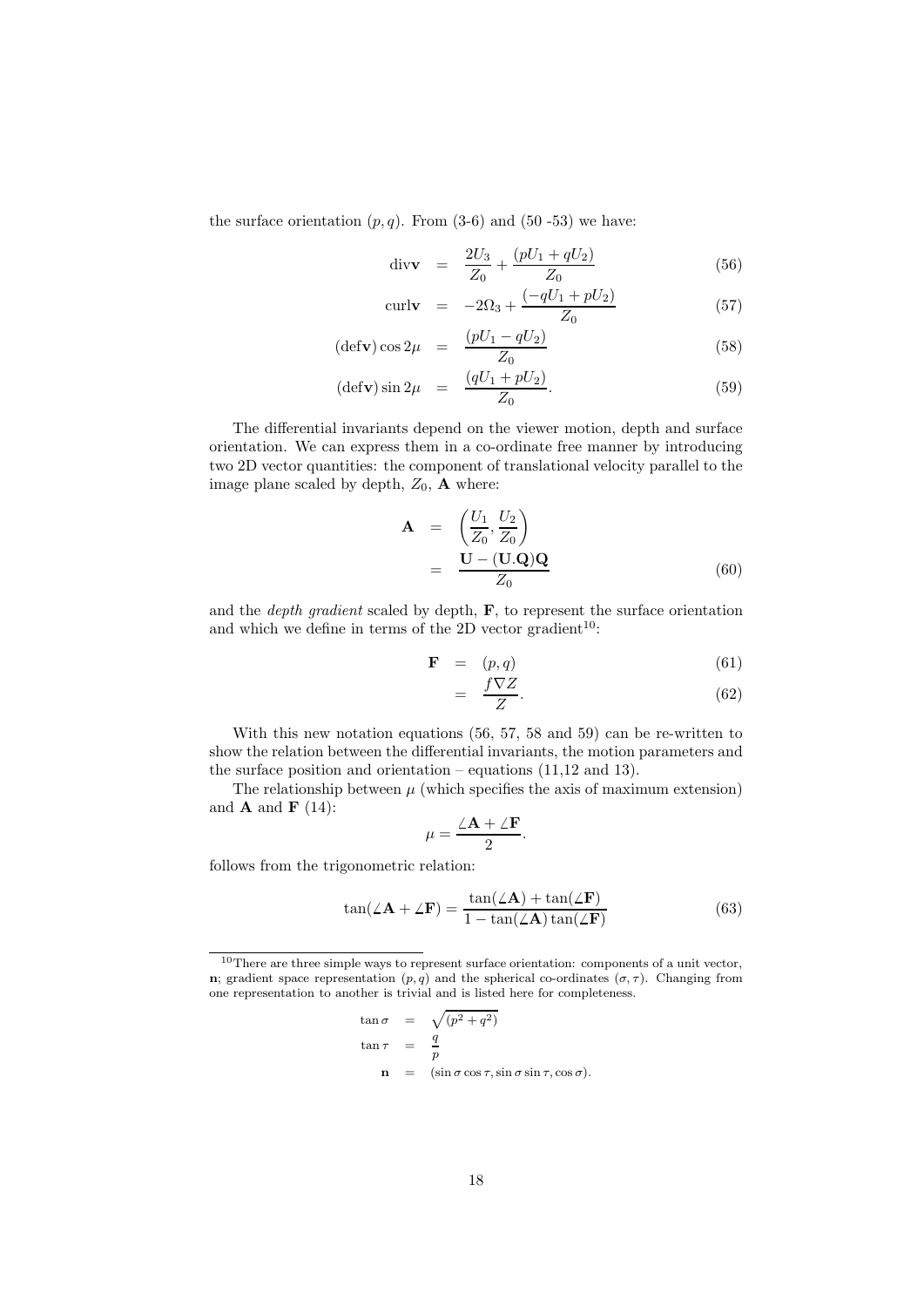

Figure 1: Differential invariants of the image velocity field.

To first order the image velocity field can be decomposed into curl (vorticity), divergence (dilation) and pure shear (deformation) components. The curl, divergence and the magnitude of the deformation are differential invariants and do not depend on the choice of image co-ordinate system. Their effect on apparent image shape can be described by four independent components of an affine transformation. These are: (a) a 2D rotation; (b) an isotropic expansion (scaling); (c) and (d) two deformation components. The latter two are both pure shears about different axes. Any deformation can be conveniently decomposed into these two components. Each component is dependent on an arbitrary choice of co-ordinate system and is not a differential invariant.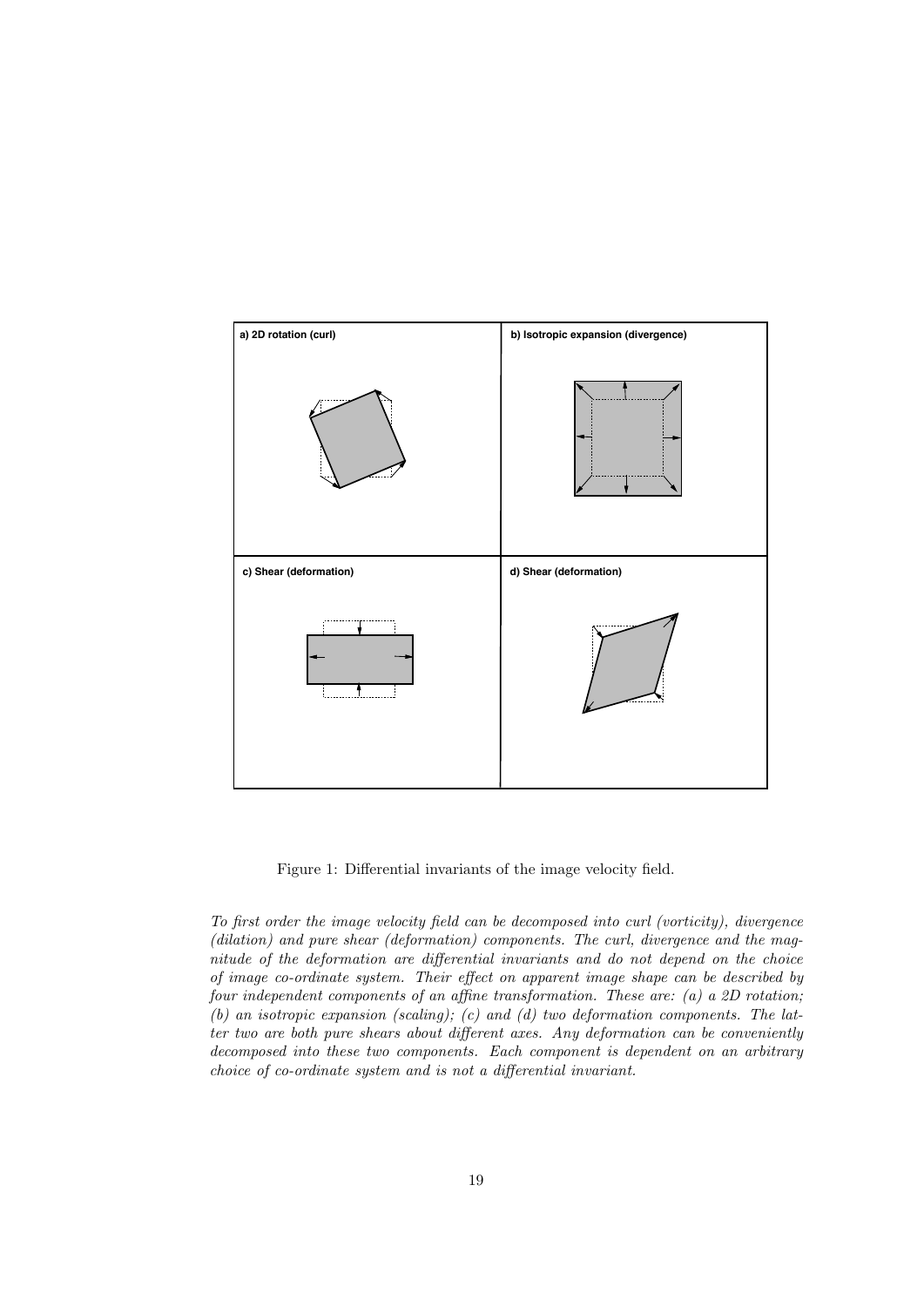

Figure 2: Distortions in apparent shape due to viewer motion.

(a) The image of a planar contour (zero tilt and positive slant, i.e. the direction of increasing depth, F, is horizontal and from left to right). The image contour is localised automatically by a B-spline snake initialised in the centre of the field of view. (b) The effect on apparent shape of a viewer translation towards the target. The shape undergoes an isotropic expansion (positive divergence). (c) The effect on apparent shape when the viewer translates to the left while fixating on the target (i.e.  $\bf{A}$  is horizontal, right to left). The apparent shape undergoes an isotropic contraction (negative divergence which reduces the area) and a deformation in which the axis of expansion is vertical. These effects are predicted by equations  $(11,12,13 \text{ and } 14)$  since the bisector of the direction of translation and the depth gradient is the vertical.  $(d)$  The opposite effect when the viewer translates to the right. The axes of contraction and expansion are reversed. The divergence is positive. Again the curl component vanishes.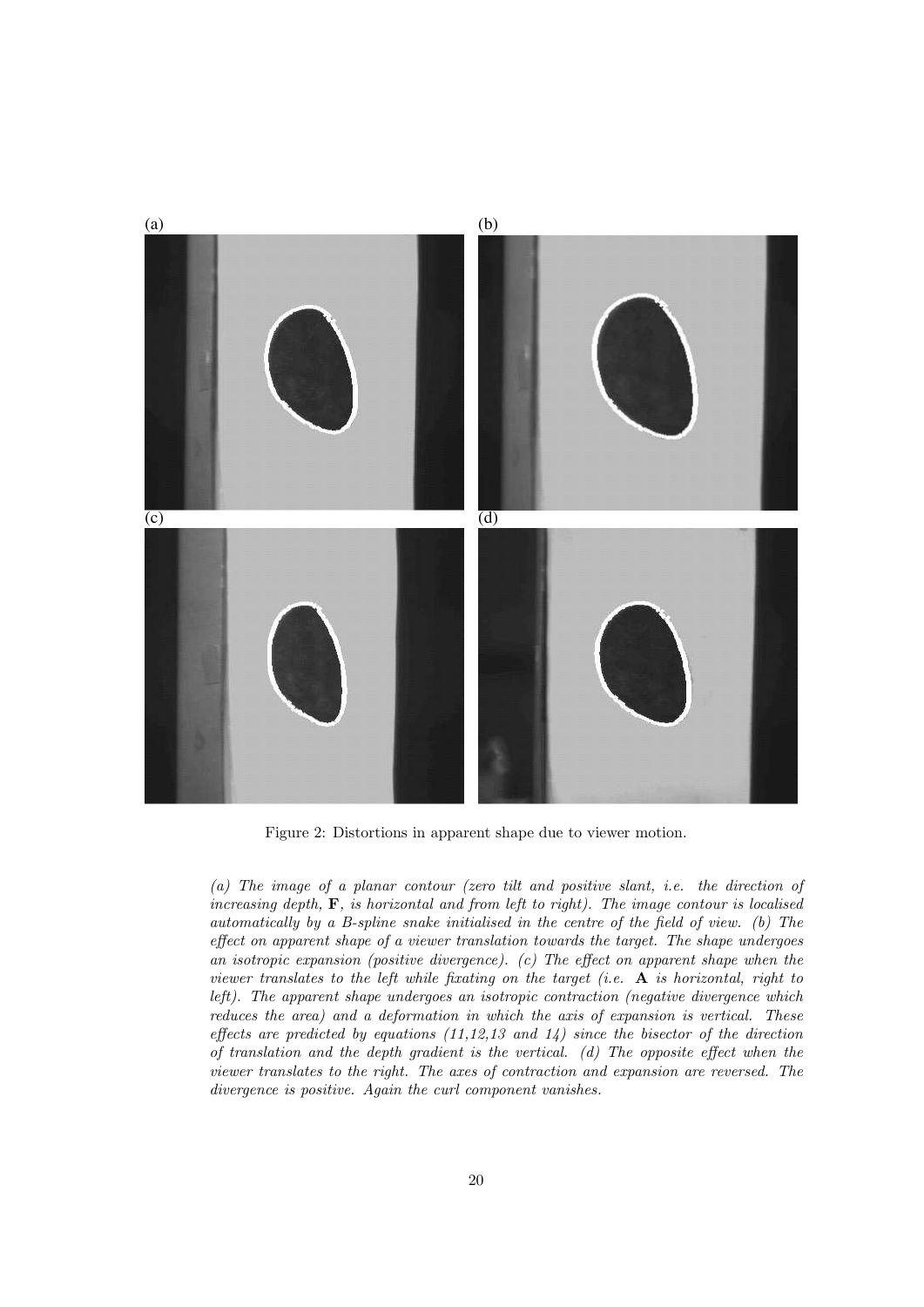

Figure 3: Image deformations and rotations due to viewer motion.

(a) The image of a planar contour  $(90^{\circ}$  tilt and positive slant – i.e. the direction of increasing depth,  $\bf{F}$ , is vertical, bottom to top). (b) The effect on apparent shape of a viewer translation to the left. The contour undergoes a deformation with the axis of  $expansion$  at  $135<sup>o</sup>$  to the horizontal. The area of the contour is conserved (vanishing divergence). The net rotation is however non-zero. This is difficult to see from the contour alone. It is obvious, however, by inspection of the sides of the box, that there has been a net anticlockwise rotation. (c) These effects are reversed when the viewer translates to the right.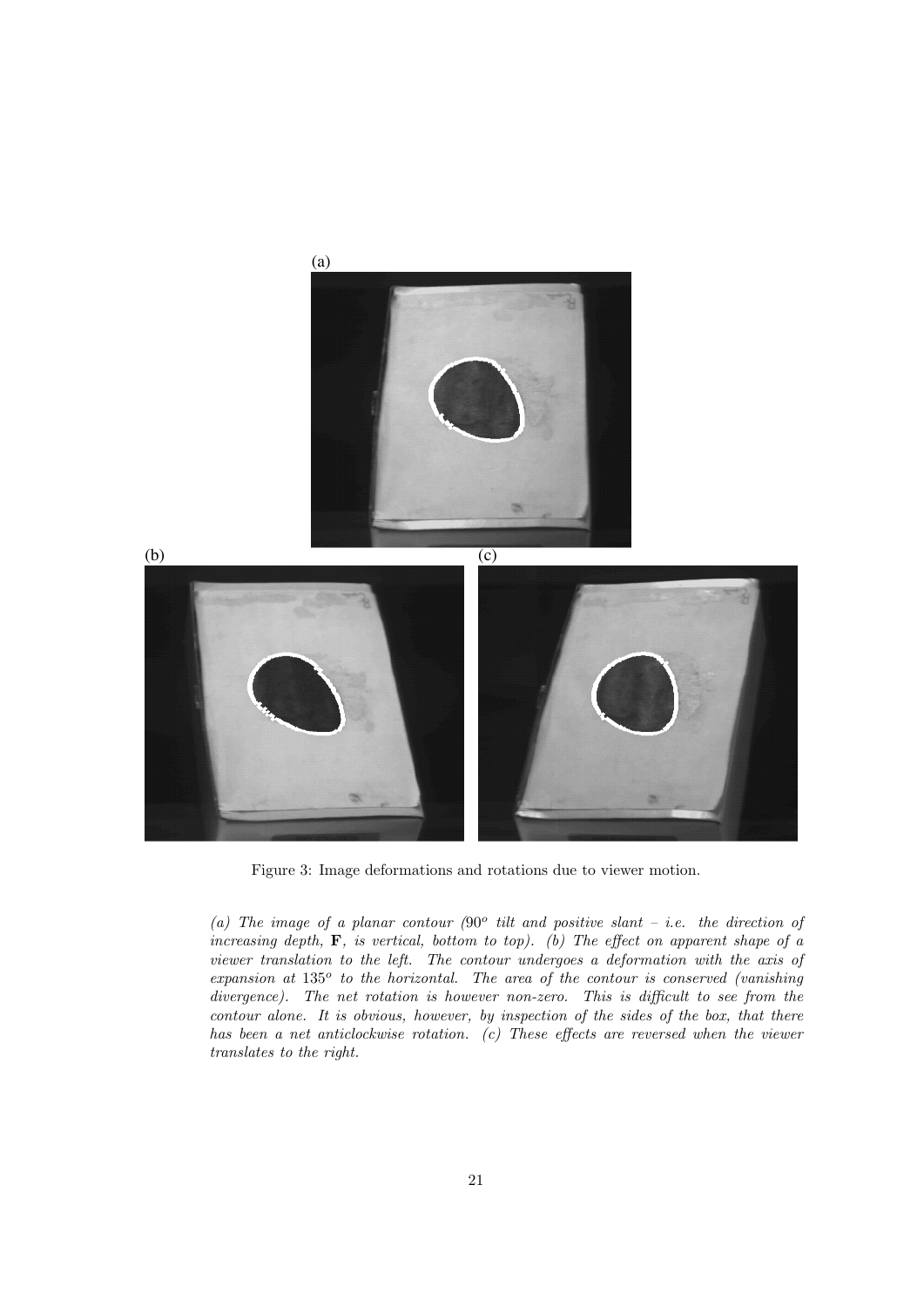

Figure 4: The temporal evolution of image contours.

For small fields of view the distortion in image shape can be described locally by an affine transformation. The components of the affine transformation can be expressed in terms of contour integrals of normal image velocities. More conveniently the temporal derivatives of the area and its moments can be used to characterise the distortion in apparent shape and the affine transformation.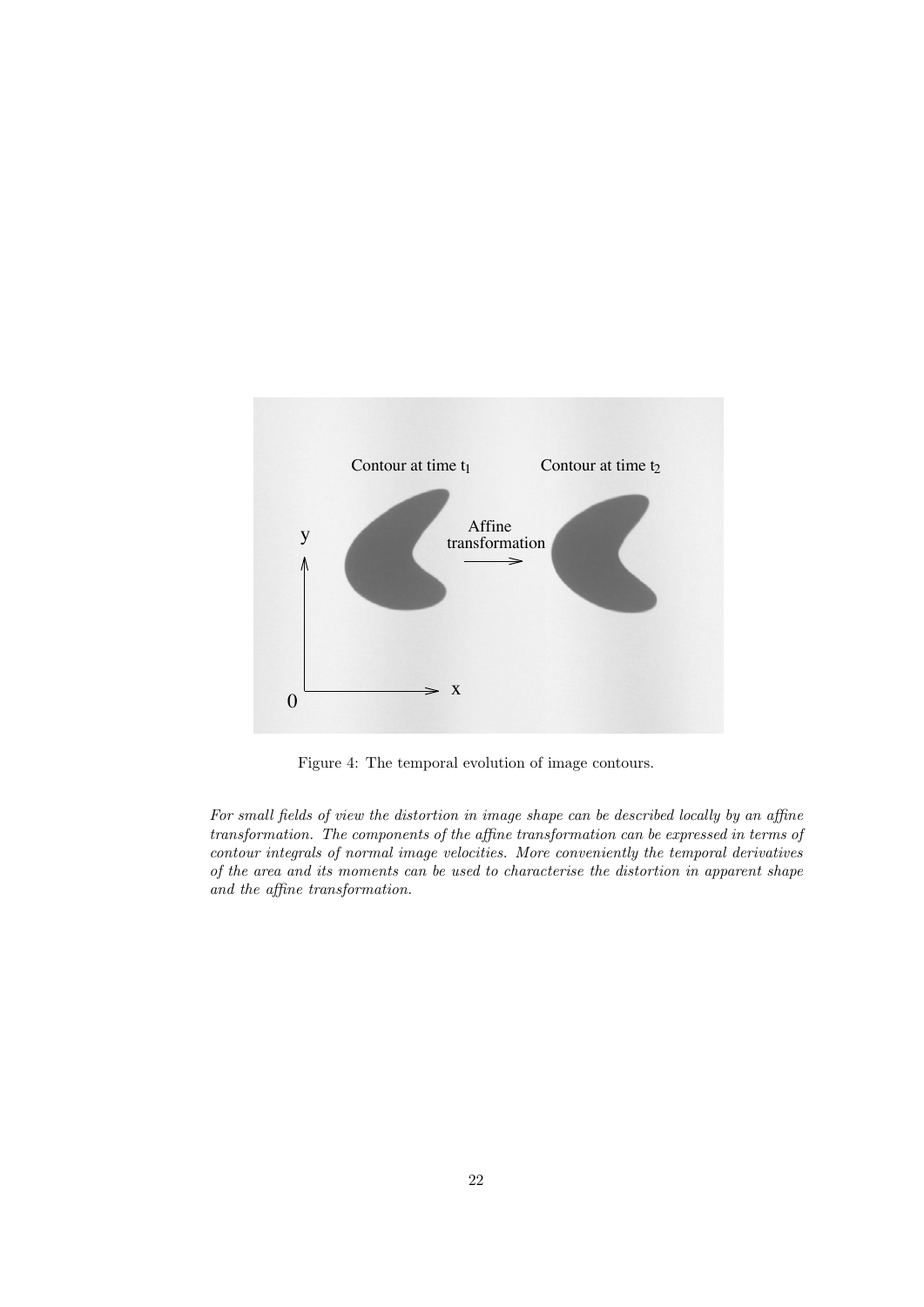

Figure 5: Using image divergence to estimate time to contact.

Four samples of a video sequence taken from a moving observer approaching a stationary car at a uniform velocity (approximately 1m per time unit). A B-spline snake automatically tracks the area of the rear windscreen. The image divergence (figure 6) is used to estimate the time to contact (figure 7). The next image in the sequence corresponds to collision!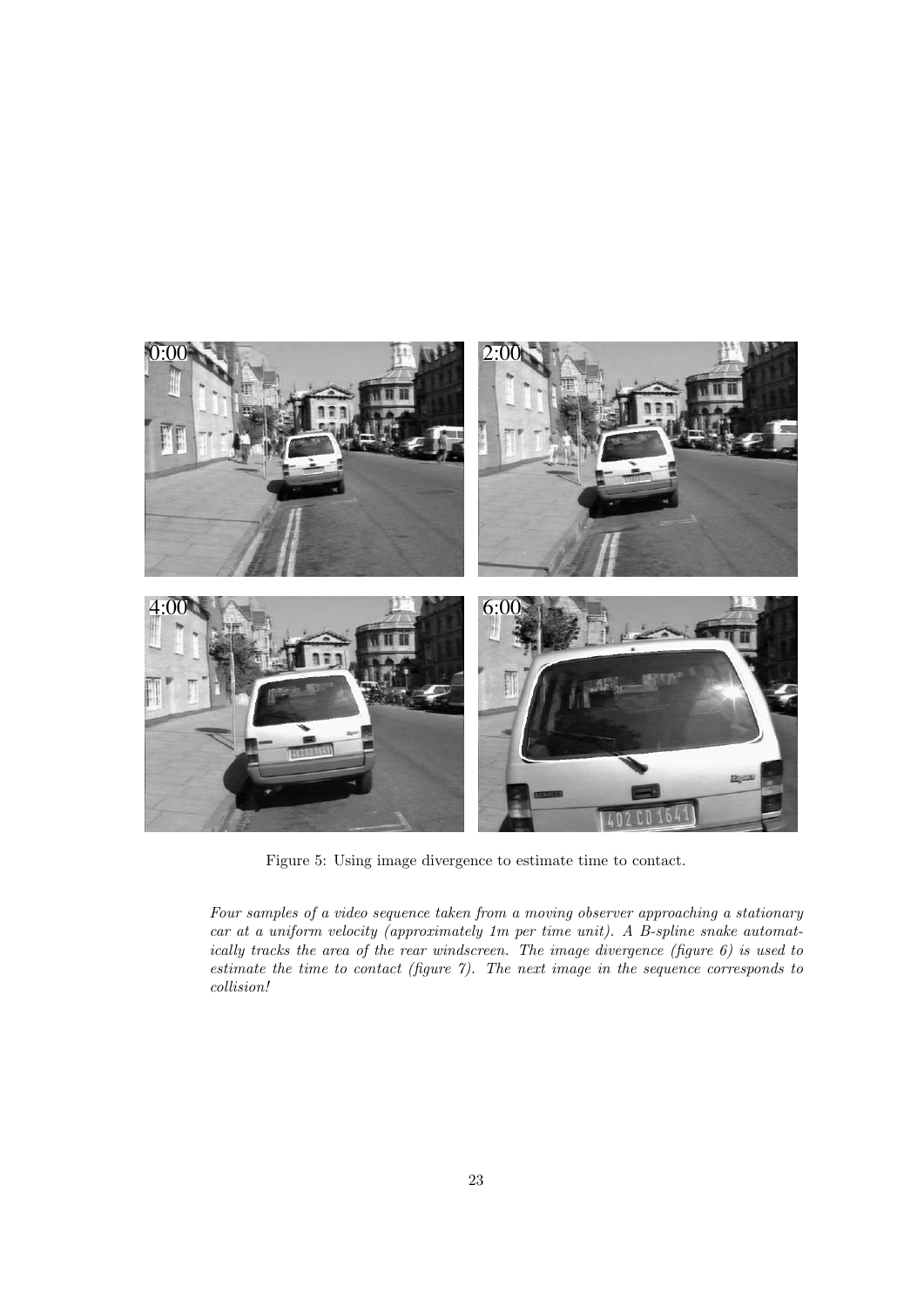

Figure 6: Apparent area of windscreen for approaching observer.



Figure 7: Estimated time to contact for approaching observer.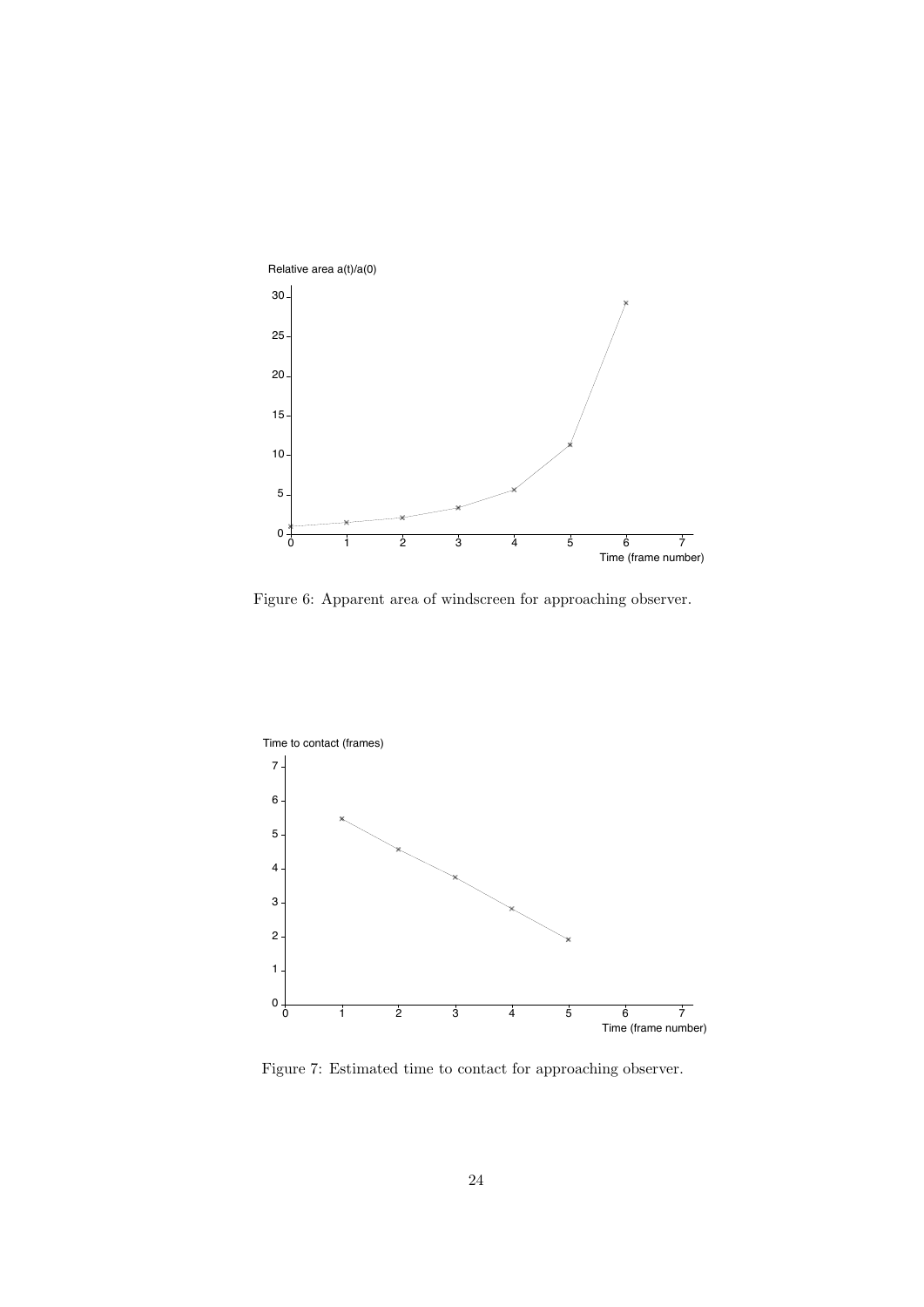

Figure 8: Using image divergence for collision avoidance.

A CCD camera mounted on a robot manipulator (a) fixates on the lens of a pair of glasses worn by a mannequin (b). The contour is localised by a B-spline snake which "expands" out from a point in the centre of the image and deforms to the shape of a high contrast, closed contour (the rim of the lens). The robot then executes a deliberate motion towards the target. The image undergoes an isotropic expansion (divergence)(c) which can be estimated by tracking the closed loop snake and monitoring the rate of change of the area of the image contour. This determines the time to contact  $- a$  measure of the distance to the target in units of time. This is used to guide the manipulator safely to the target so that it stops before collision (d).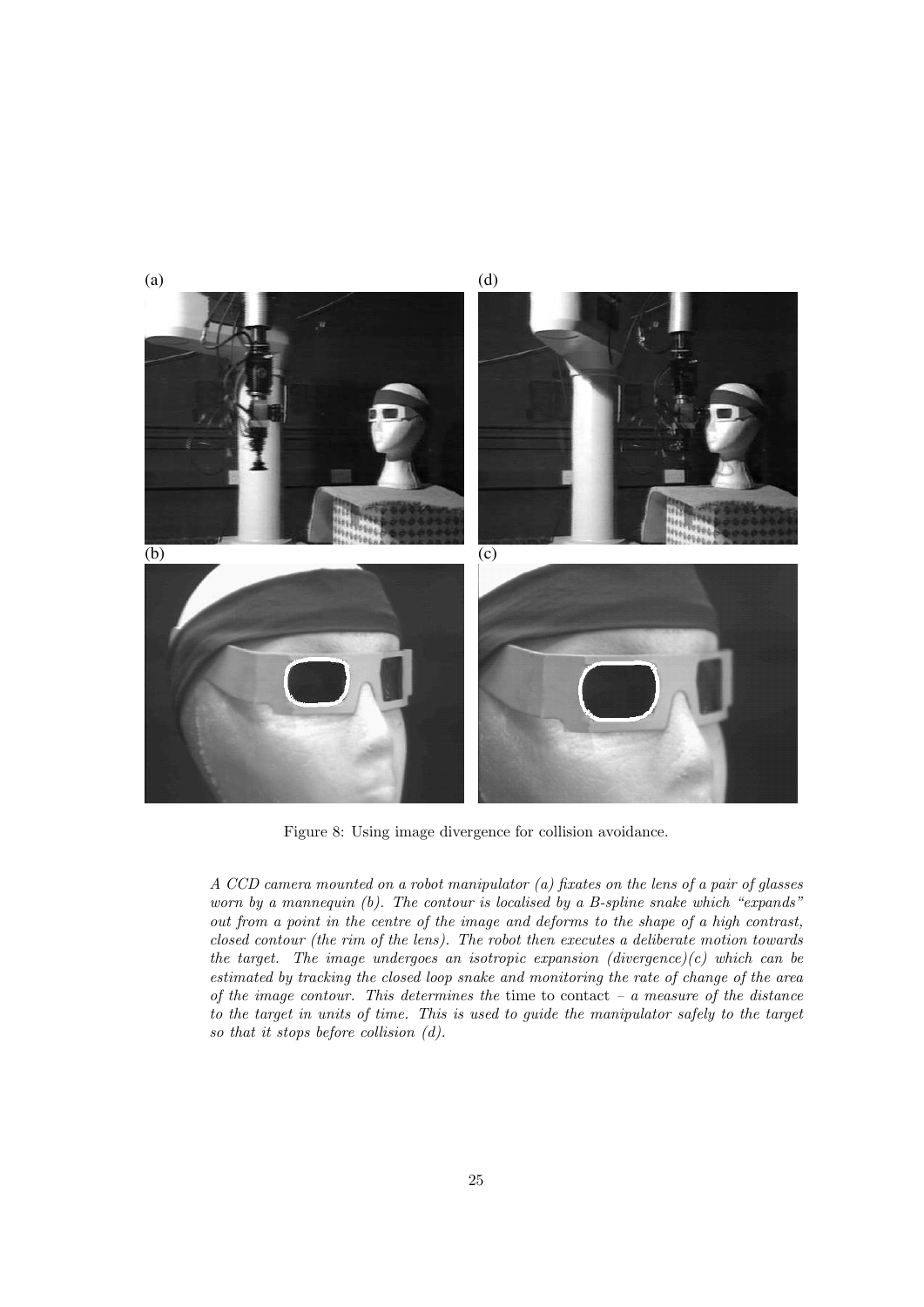

Figure 9: Visually guided landing and object manipulation.

Two examples in which a robot manipulator uses the estimates of time to contact and surface orientation to land on a target surface (approaching perpendicular to object surface) and to pick it up. The tracked image contours used to estimate image divergence and deformation are shown in figure 2. In  $(a)$  and  $(b)$  the estimate of the time to contact and surface orientation is used to guide the manipulator so that it comes to rest perpendicular to the surface with a pre-determined clearance. Estimates of divergence and deformation made approximately 1m away were sufficient to estimate the target object position and orientation to the nearest  $2cm$  in position and  $1^{\circ}$  in orientation.

In the second example, figures  $(c)$  and  $(d)$ , this information is used to position a suction gripper in the vicinity of the surface. A contact sensor and small probing motions can then be used to refine the estimate of position and guide the suction gripper before manipulation. An accurate estimate of the surface orientation is essential. The successful execution is shown in  $(c)$  and  $(d)$ .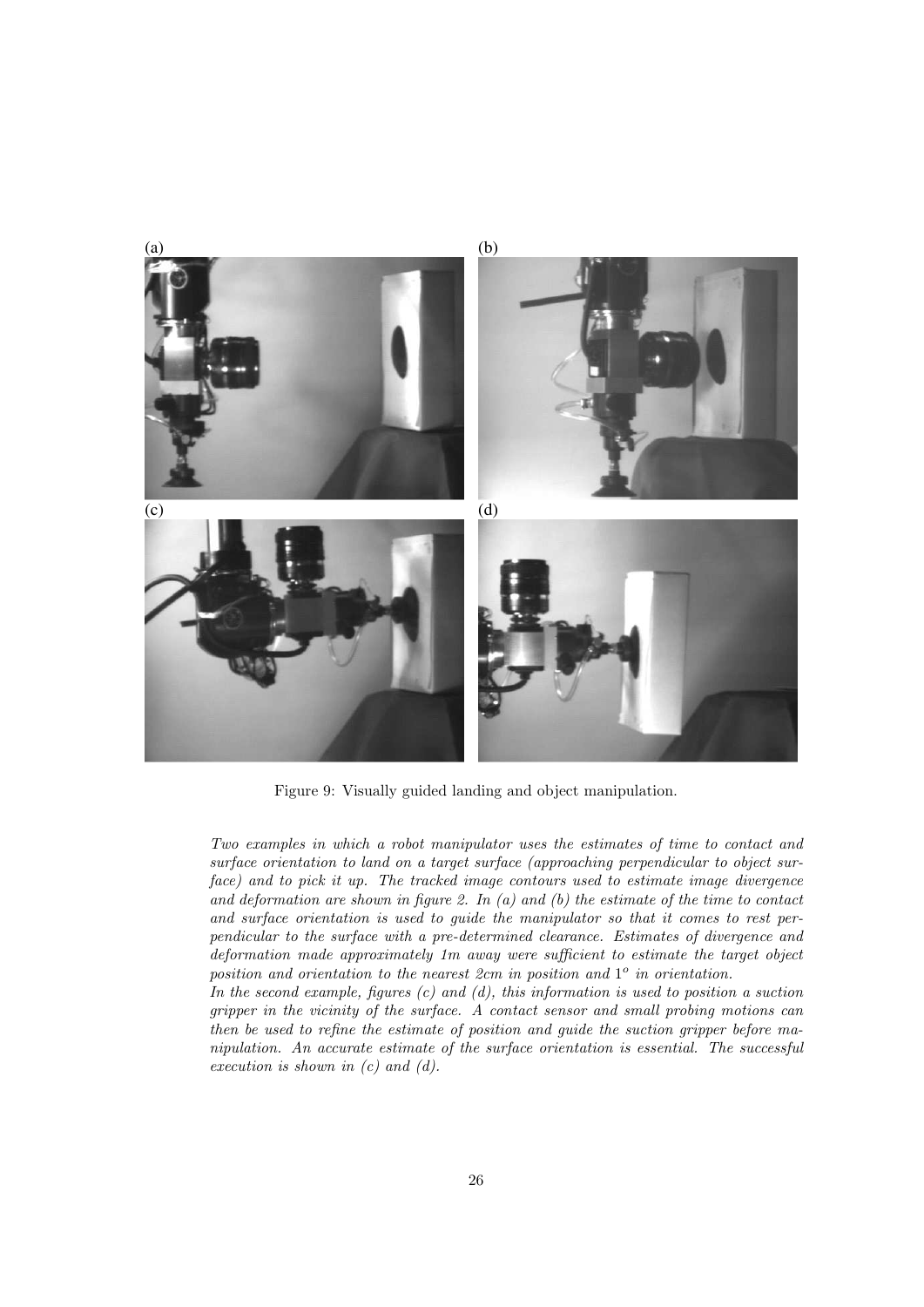

Figure 10: Qualitative visual navigation using image divergence and deformation.

(a) The image of a door and an object of interest, a pallet. (b) Movement towards the door and pallet produces a deformation in the image seen as an expansion in the apparent area of the door and pallet. This can be used to determine the distance to these objects, expressed as a time to contact – the time needed for the viewer to reach the object if it continued with the same speed.  $(c)$  A movement to the left produces combinations of image deformation, divergence and rotation. This is immediately evident from both the door (positive deformation and a shear with a horizontal axis of expansion) and the pallet (clockwise rotation and shear with diagonal axis of expansion). These effects, combined with the knowledge that the movement between the images, are consistent with the door having zero tilt, i.e. horizontal direction of increasing depth, while the pallet has a tilt of approximately  $90^\circ$ , i.e. vertical direction of increasing depth. They are sufficient to determine the orientation of the surface qualitatively  $(d)$ . This has been done with no knowledge of the intrinsic properties of the camera (camera calibration), its orientations or the translational velocities. Estimation of divergence and deformation can also be recovered by comparison of apparent areas and the orientation of edge segments.

27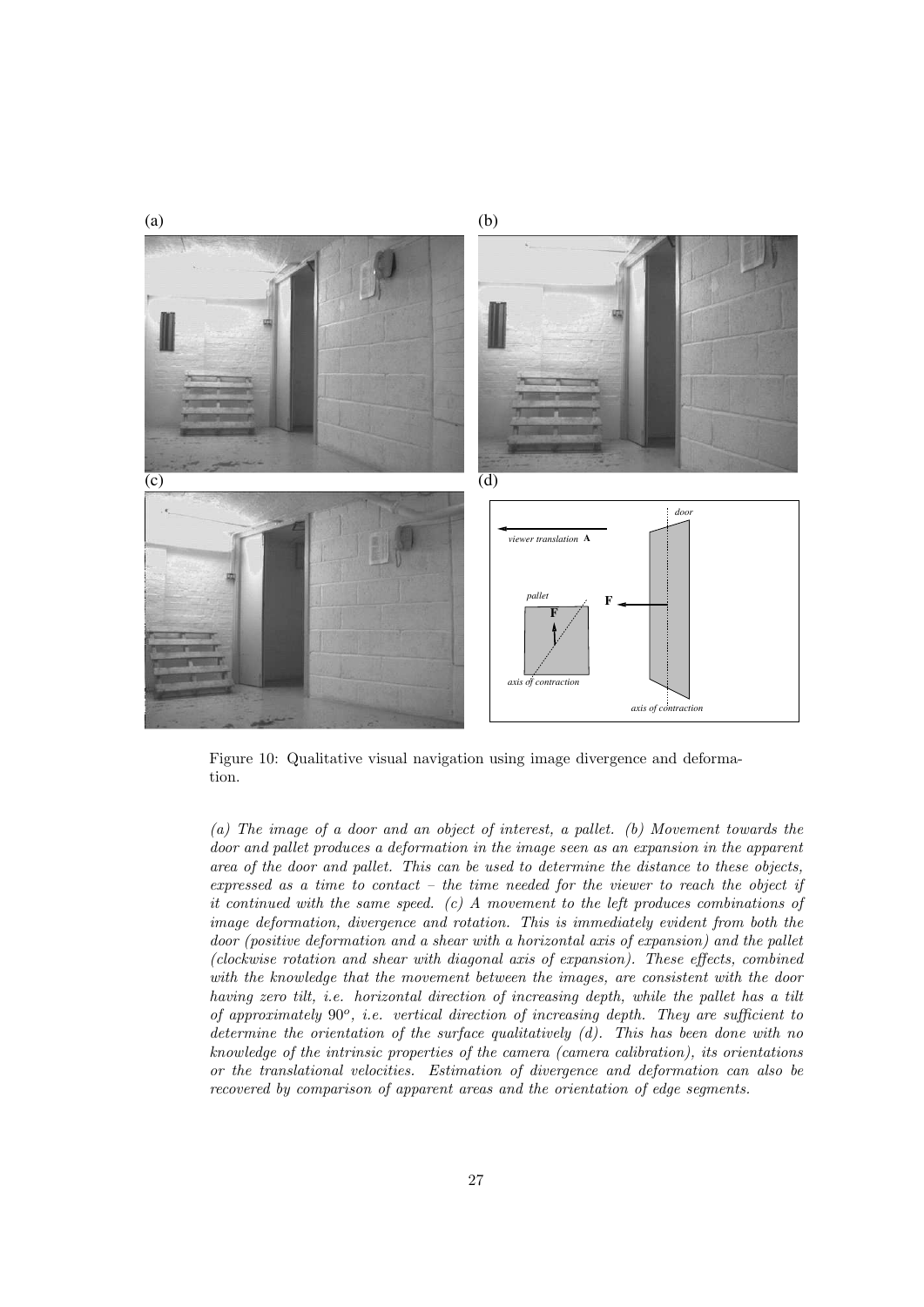### References

- [1] P. Anandan. A computational framework and an algorithm for the measurement of visual motion. *Int. Journal of Computer Vision*, pages  $283-310$ , 1989.
- [2] R. Aris. Vectors, Tensors, and the basic equations of fluid mechanics. Prentice-Hall, Englewood, N.J., 1962.
- [3] R.H. Bartels, J.C. Beatty, and B.A. Barsky. An Introduction to Splines for use in Computer Graphics and Geometric Modeling. Morgan Kaufmann, 1987.
- [4] F. Bergholm. Motion from flow along contours: a note on robustness and ambiguous case. Int. Journal of Computer Vision, 3:395–415, 1989.
- [5] J.D. Boissonat. Representing solids with the delaunay triangulation. In Proc. ICPR, pages 745–748, 1984.
- [6] M. Campani and A. Verri. Computing optical flow from an overconstrained system of linear algebraic equations. In Proc. 3rd Int. Conf. on Computer Vision, pages 22–26, 1990.
- [7] R. Cipolla. Active Visual Inference of Surface Shape. PhD thesis, University of Oxford, 1991. (To appear in Springer-Verlag Lecture Notes in Computer Science).
- [8] R. Cipolla and A. Blake. The dynamic analysis of apparent contours. In Proc. 3rd Int. Conf. on Computer Vision, pages 616–623, Osaka, Japan, 1990.
- [9] R. Cipolla and A. Blake. Surface orientation and time to contact from image divergence and deformation. In G. Sandini, editor, Proc. 2nd European Conference on Computer Vision, pages 187–202. Springer–Verlag, 1992.
- [10] R. Cipolla and A. Blake. Surface shape from the deformation of apparent contours. Int. Journal of Computer Vision, 9(2):83–112, 1992.
- [11] R. Cipolla and P. Kovesi. Determining object surface orientation and time to impact from image divergence and deformation. (University of Oxford (Memo)), 1991.
- [12] R. Cipolla, Y. Okamoto, and Y. Kuno. Robust structure from motion using motion parallax. In Proc. 4th Int. Conf. on Computer Vision, pages 374–382, 1993.
- [13] H.F. Davis and A.D. Snider. Introduction to vector analysis. Allyn and Bacon, 1979.
- [14] E. Francois and P. Bouthemy. Derivation of qualitative information in motion analysis. Image and Vision Computing, 8(4):279–288, 1990.
- [15] J.J. Gibson. The Ecological Approach to Visual Perception. Houghton Mifflin, 1979.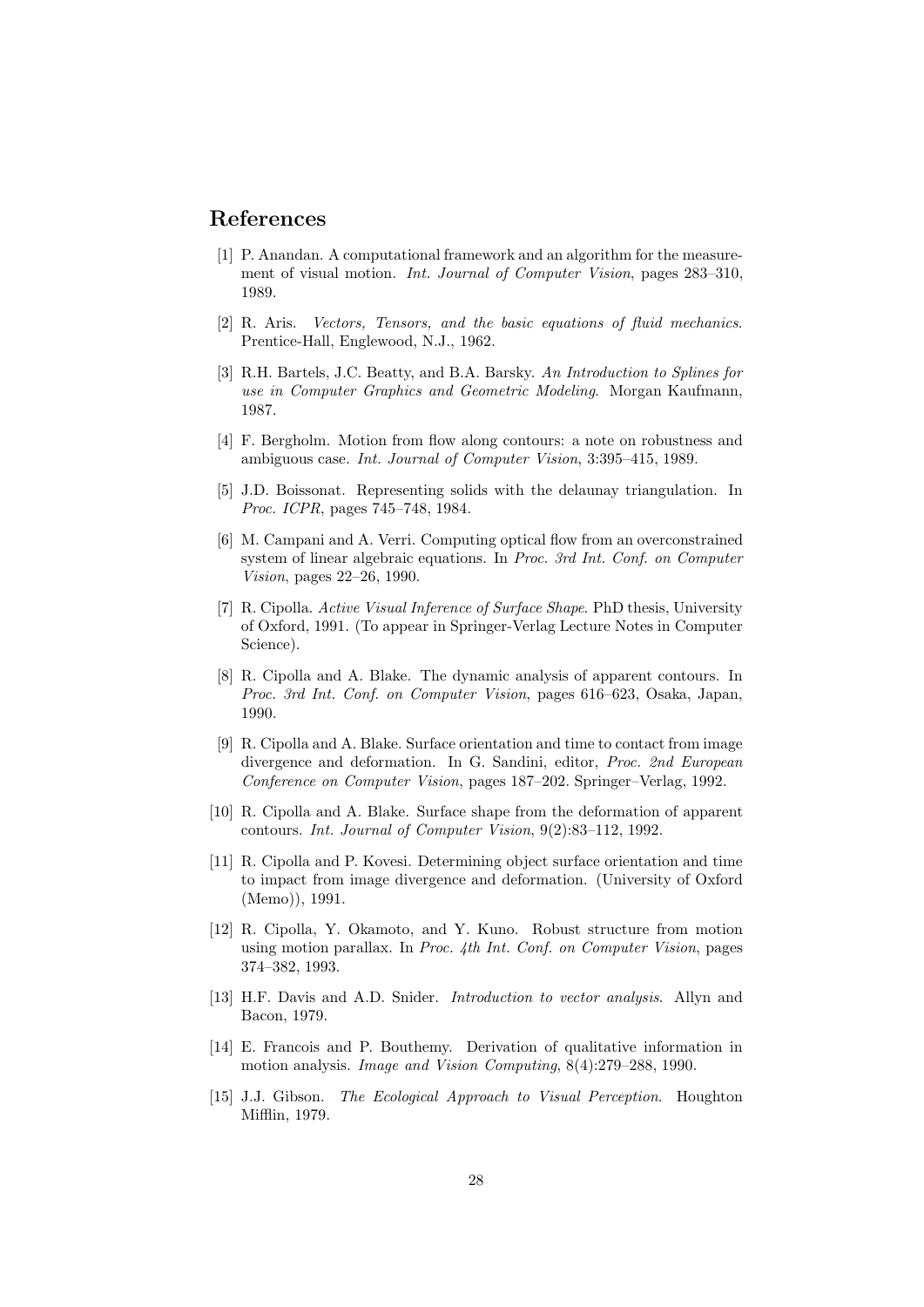- [16] C. Harris. Structure from motion under orthographic projection. In O. Faugeras, editor, Proc. 1st European Conference on Computer Vision, pages 118–123. Springer–Verlag, 1990.
- [17] C. Harris. Geometry from visual motion. In A. Blake and A. Yuille, editors, Active Vision. MIT Press, 1992.
- [18] E.C. Hildreth. The measurement of visual motion. The MIT press, Cambridge Massachusetts, 1984.
- [19] F. Hoyle. The Black Cloud. Heinemann, London, 1957.
- [20] K. Kanatani. Detecting the motion of a planar surface by line and surface integrals. Computer Vision, Graphics and Image Processing, 29:13–22, 1985.
- [21] K. Kanatani. Structure and motion from optical flow under orthographic projection. Computer Vision, Graphics and Image Processing, 35:181–199, 1986.
- [22] J.J. Koenderink. Optic flow. Vision Research, 26(1):161-179, 1986.
- [23] J.J. Koenderink and A.J. Van Doorn. Invariant properties of the motion parallax field due to the movement of rigid bodies relative to an observer. Optica Acta, 22(9):773–791, 1975.
- [24] J.J. Koenderink and A.J. Van Doorn. Geometry of binocular vision and a model for stereopsis. Biological Cybernetics, 21:29–35, 1976.
- [25] J.J. Koenderink and A.J. Van Doorn. How an ambulant observer can construct a model of the environment from the geometrical structure of the visual inflow. In G. Hauske and E. Butenandt, editors, Kybernetik. Oldenburg, Munchen, 1978.
- [26] J.J. Koenderink and A.J. Van Doorn. Depth and shape from differential perspective in the presence of bending deformations. J. Opt. Soc. America, 3(2):242–249, 1986.
- [27] J.J. Koenderink and A.J. van Doorn. Affine structure from motion. J. Opt. Soc. America, 8(2):377–385, 1991.
- [28] D.N. Lee. The optic flow field: the foundation of vision. Phil. Trans. R. Soc. Lond., 290, 1980.
- [29] H.C. Longuet-Higgins and K. Pradzny. The interpretation of a moving retinal image. Proc. R. Soc. Lond., B208:385–397, 1980.
- [30] S. J. Maybank. Apparent area of a rigid moving body. Image and Vision Computing, 5(2):111–113, 1987.
- [31] S.J. Maybank. A theoretical study of optical flow. PhD thesis, Birbeck College, University of London, 1987.
- [32] R.C. Nelson and J. Aloimonos. Using flow field divergence for obstacle avoidance: towards qualitative vision. In Proc. 2nd Int. Conf. on Computer Vision, pages 188–196, 1988.